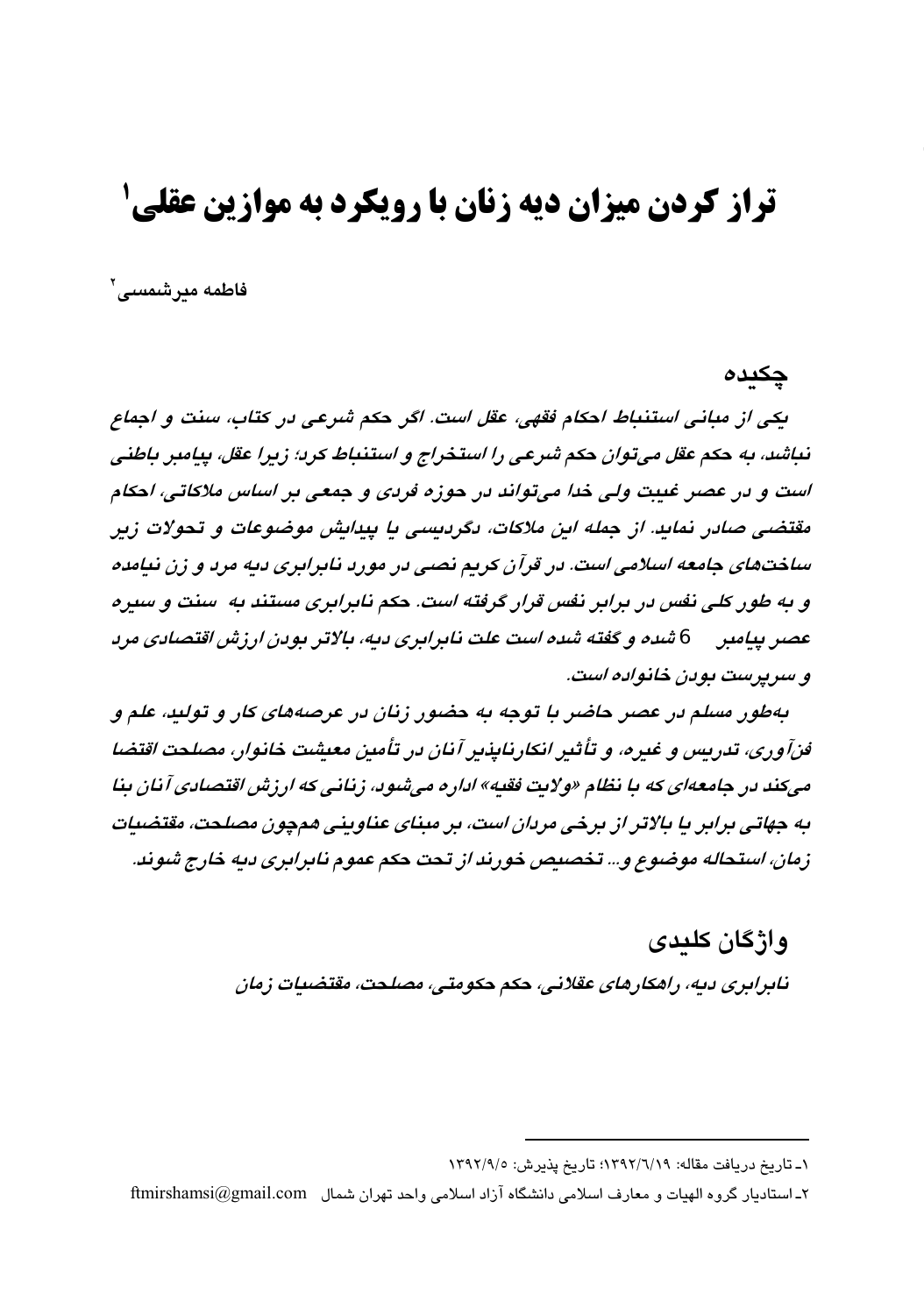#### مقدمه

از ضرورتهای انکارنایذیر عصر حاضر است که با کاوش و بررسی در آثار فقهی و بازنگری در احکام اجتماعی بر پایه اصول استنباط احکام در فقه امامیه، کوشیده شود که فقه با تحولات اجتماع تراز شود و راهگشا گردد.

احکام فقهی با همه عمق و غنایی که در پرتو قرآن و سنت، اجماع و عقل کسب کرده است، در جهت پاسخگویی به موضوعات جدید دچار کاستی هایی است.

در میان فقیهان عصر حاضر، کسانی بودهاند که بیش از دیگران به این کمبودها توجه کرده و حرکتهایی در جهت برابرسازی و همسو کردن فقه اسنتی با نیازهای روز انجام دادهاند؛ برای نمونه می توان از رهبر فقید انقلاب اسلامی امام خمینی (ره) و شهید سید محمدباقر صدر و شهید مطهری یاد کرد.

در میان مذاهب اسلامی، بدون تردید، تشیع عقلگراترین مذهب است و به مدد آموزههای قرآنی و قوت منطق فقه جعفری توانسته است بستر مناسبی برای دوام و رونق عقلانیت اسلامی فراهم آورد. حقوق اسلامی می،تواند با جامعیتی که از فقه پویای امامیه کسب کرده است، با مدد فقهیان آگاه به اوضاع و احوال زمانه همیای تحولات اجتماعی با دگردیسی موضوعات و پیدایش موارد نوظهور در جوامع مسلمان و غیرمسلمان در اطراف و اکناف جهان، پاسخگوی نیازهای زمان خود باشد و با حرکت سریع علم و تکنولوژی حرکت کند تا بر همگان معلوم شود که فقه و حقوق اسلام، همهسونگر و جامعالاطراف است؛ با تحولات جامعه، پیش می رود و برای هر پدیده نوظهوری پاسخی مناسب دارد.

نویسنده در این مقاله میکوشد ضمن تأیید صحت روایات و فتاوای فقیهان معزز امامیه، بر مبنای روایات وارد شده در مبحث نابرابری دیه مرد و زن با توجه به تحولات زیر ساختهای جامعه، راهکارهایی به کمک دلیل عقل به دست دهد تا موجب جلب نظر و توجه صاحبان امر قانونگذار شود، به امید آنکه بازنگری در قوانین مربوط به زنان، بالاخص قصاص و ديه، شبهه ناكارآمد بودن احكام شريعت را بزدايد.

باید اذعان داشت که انقلاب اسلامی، پویش آگاهانهتری را نسبت بـه گذشته در اندیشه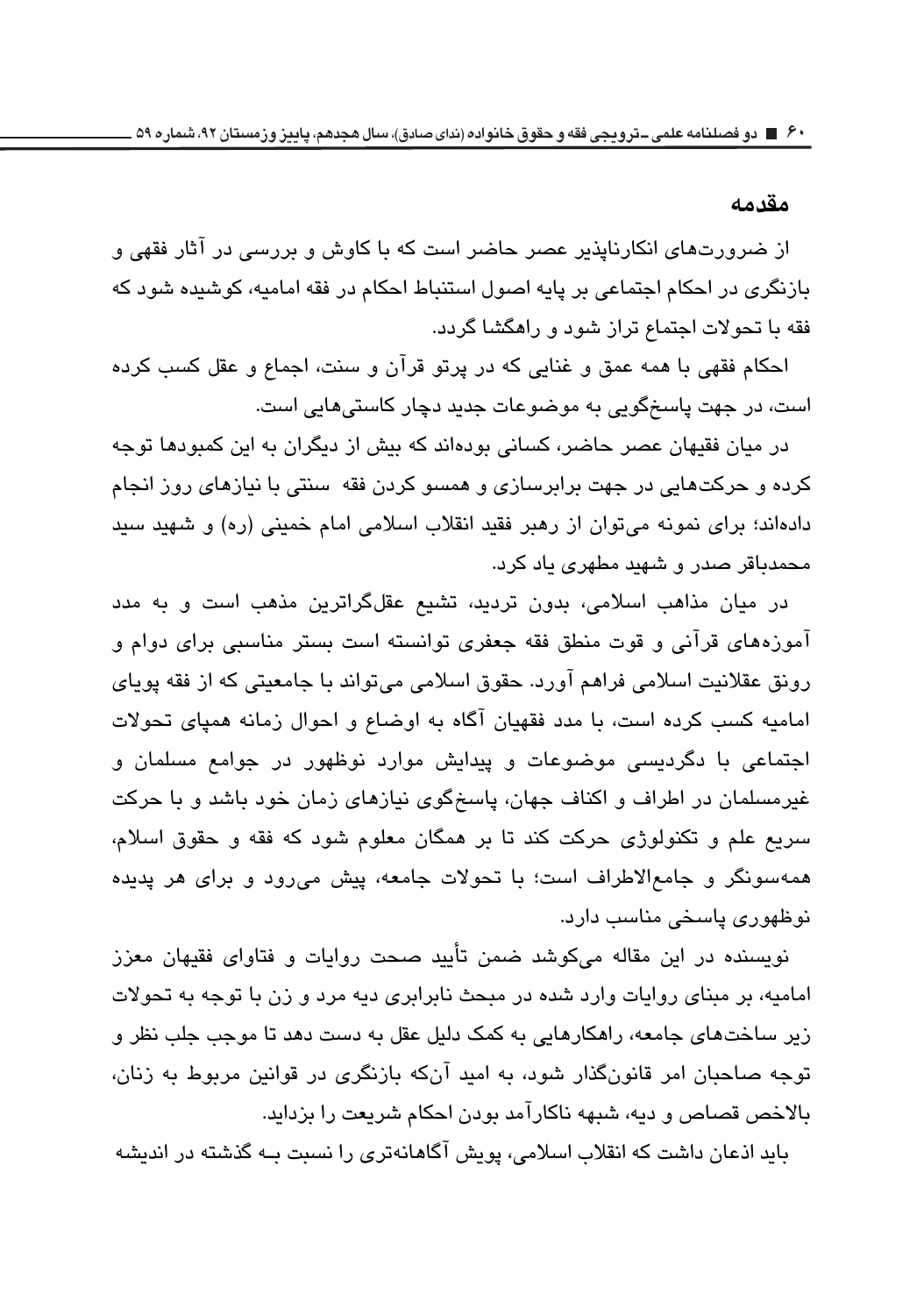**تراز کردن میزان دیه زنان با رویکرد به موازین عقلی 61**

فقهی به وجود آورده و تحولاتی را سبب شده است. لیکن برخی موضوعات، همچنان مغفول مانده است.

امروزه، نگاه عالم اسلام به فقیهان نواندیش و همهسونگری است که در عین پایبندی به اصول فقاهت و اجتهاد با نگاه عمیق خود تجول موضوعات را از نظر دور ندارند و با لحاظ كردن فلسفه و حكمت احكام، با استعانت از عنصر عقل و زيرمجموعههاى آن مانند مصلحت، مقتضیات زمان، احکام ثانوی و حکومتی، موضوعات مستحدث را بررسی کنند و تغییرات زمان و مکان و استحاله موضوعات را مد نظر قرار دهند.

یکی از موضوعاتی که اذهان صاحبان اندیشه را امروز به خود مشغول میدارد، نابرابری دیه مرد و زن است. موقعیت کنونی زنان در جوامع و برابری ارزش اقتصادی آنان با حضور در عرصههای مختلف علوم، فنون و سرپرستی خانواده و… ایجاب میکند که قانونگذاران، قوانین وضع شده در ازمنه سابق را بازنگری کنند و با لحاظ کردن مقتضیات زمان، بدون تعصبات صنفی، نقش آفرینی کرده، رویهای عادلانه در این باره اتخاذ نماىند.

لازم به ذکر است که آیات قرآن صراحتی در نابرابری قصاص و دیه ندارد؛ مفسران بزرگ و محققان در احکام فقهی بر این حقیقت اذعان داشتهاند و فتاوای خود را در این زمینه به استناد سیره و سنت عصر پیامبر 6 بیان کردهاند. از این رو، تطبیق و بررسی جايگاه زن در عصر حاضر با عصر نزول قرآن، يعني جامعه عرب هزار و چهار صد سال پیش، ضروری مے نماید.

## دبه و قصاص نفس در قرآن و اسنت

كليات قصاص نفس، اعضا و جوارح و ديه آنها در قرآن كريم فيالجمله بيان شده و موضوع قصاص و دیه مرد و زن به صورت مطلق آمده است. قرآن کریم میفرماید: *«و ما كان لمؤمن أن يقتل مؤمناً الأ خطأ و من قتل خطأ فتحرير رقبه مؤمنه و ديه مسلّمه ال<sub>ى</sub> اهله...» (نساء، ٩٢).* صاحب *تفسير المنار* مي نويسد: «در قرآن «ديه» مطلق و نكره آمده است و ظاهر اين است که هر مقدار که خانواده مقتول را راضی کند، کافی است؛ ولی سنت، میزان دیه را به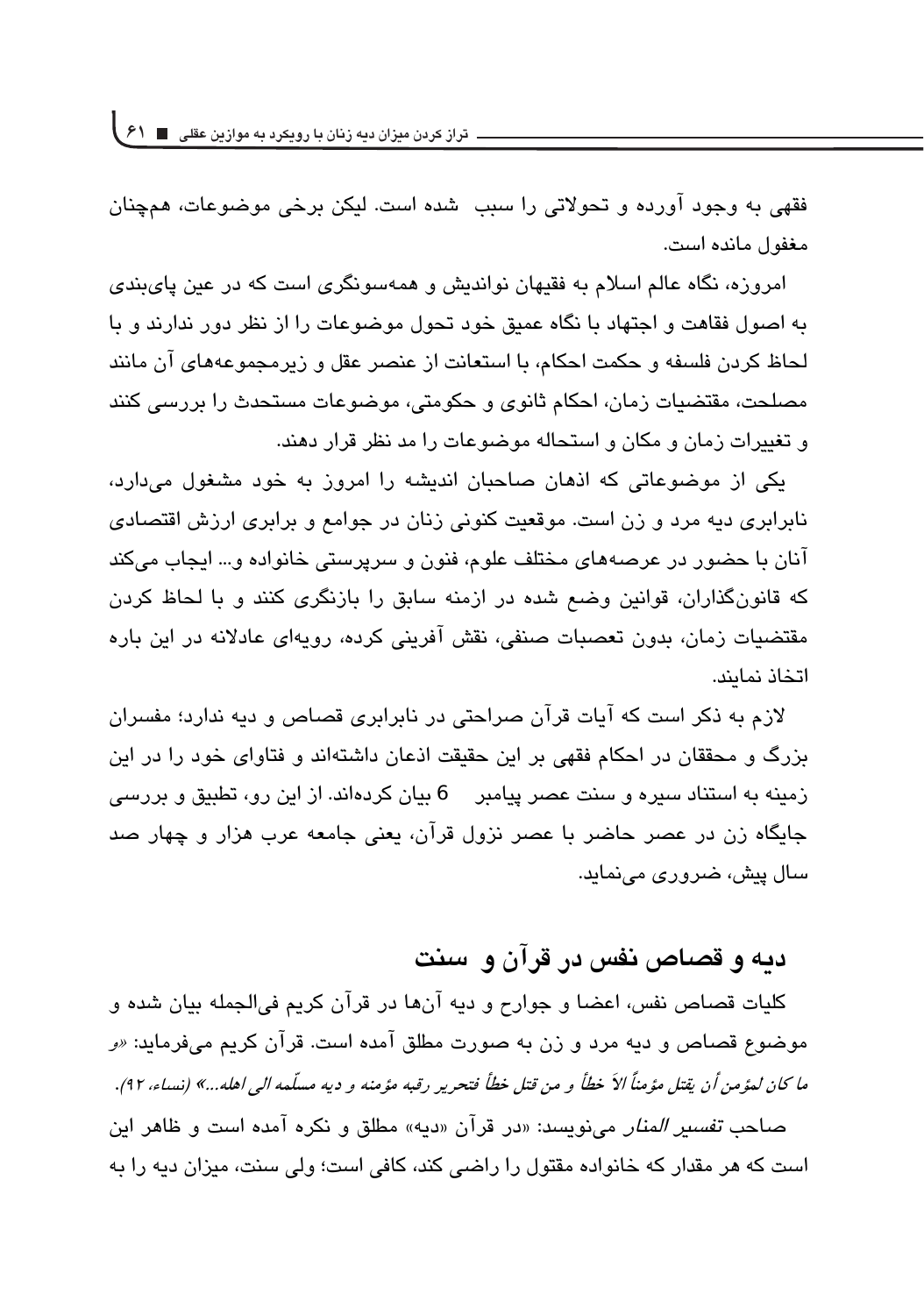نحوي كه مقبول و معروف اعراب ـ عصر پيامبر ـ 6 و اعراب پيش از اسلام بوده است، مشخص کر دہ است.

اجماع مسلمانان نیز بر این است که دیه مرد مسلمان آزاد صد شتر و دیه زن نصف آن است. ولی ظاهر آیه بیانگر این واقعیت است که تفاوتی میان دیه مرد و زن نسبت (رشيد رضا، بي تا، ج٢، ص١٢٦).

در روایات شیعه و سنی آمده است که حضرت رسول  $\Theta$  دیه انسان را صد شتر قرار داده است، این قانون در عرف مردم عربستان قبل از اسلام هم وجود داشت و حکم پیامبر، در واقع، حکم امضایی است.

در تفسیر *مجمع البیان ه*یچ تفاوتی میان دیه مرد و زن در ذیل آیه مذکور دیده نمیشود؛ دیه نفس، هزار دینار یا ده هزار درهم بر مبنای روایتی از ابن مسعود بیان شده و هیچ سخنی از تفاوت دیه مرد و زن به میان نیامده است *(طبرسی، ۱٤۰۳هـ، ج۱،* ص ( ۹).

صاحب *كنزالعرفان* يس از بيان روايت أبان بن تغلب از امام صادق 7 مبنى بر برابرى دیه مرد و زن تا سه انگشت و نصف شدن آن در چهار انگشت به بالا، شگفتی استاد ابوزهره را بیان داشته، از قول او مینویسد: «ما نظرمان بر این است که نسبت دادن این خبر به امام صادق رضي|للّه عنه بدون نسبت دادن به پيامبر \_ 6و اله غريب است؛ زيرا كه اين خبر مخالف با عقل است و ممكن نيست كه اين تكليف تعبدي باشد؛ بلكه امام قصد جريمه مجرم را داشته است» *(فاضل مقداد، ١٣٤٣، ج٢، ص٣٦٠)*.

قرآن کریم در آیه ۱۷۸ سوره بقره میفرماید: «ای کسانی که ایمان آوردهاید درباره كشتگان بر شما [حق] قصاص مقرر شده آزاد عوض آزاد و بنده عوض بنده و زن عوض زن...». با عنایت به تشریع حکم قصاص در این آیه شریف در ظاهر برابری قصاص هر يک از مرد آزاد زن آزاد و بردگان را به ذهن القا میکند.

آیه دیگر، برابری حکم قصاص درباره نفوس و اعضا را در کتاب تورات، یادآور شده، میفرماید: «و در بر آنان مقرر کردیم که جان در مقابل جان و چشم در برابر چشم و بيني در برابر بيني و گوش در برابر گوش و دندان در برابر دندان ميباشد...*» (مائده، ٤٥).*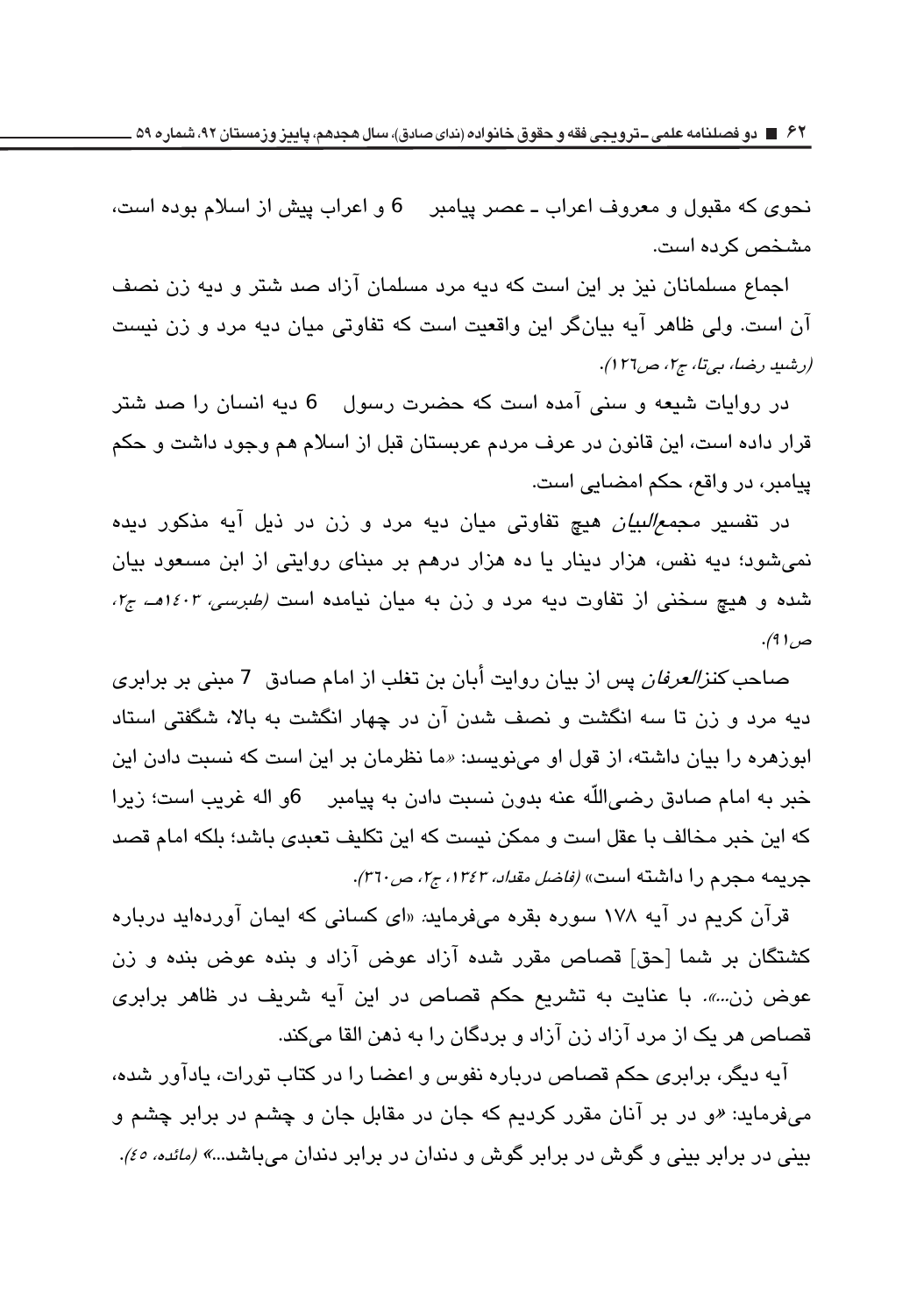**تراز کردن میزان دیه زنان با رویکرد به موازین عقلی 63**

آیت اللّه خوبے <sub>،</sub>(رہ) پس از بیان دیدگاہ اھل سنت از *تفسیر طبری د*ربارہ برابری قصاص و دیه مرد و زن نظر خود را ابراز داشته، میفرماید: «حق این است که آیه اول از محکمات است و ناسخی بر آن وارد نشده است و آیه دوم اطلاق دارد و از حیث برده و آزاد بودن با مرد و زن بودن صراحتی در حکم دبه و قصاص آنها دیده نمی شود؛ به هر صورت، آیه در مقام بیان خصوصیت قاتل و مقتول نیست؛ بلکه فقط در مقام بیان تساوی در مقدار اعتداء است؛ همانگونه که مفاد آبه میگوید «هر کس به شما تعدی کرد. شما حق دارید، همانگونه تلافی کنید» *(بقره، ۱۹۶؛ موسوی خوبی، ۱۳۱۶، ص۲۹۲، ۲۹۲)*.

با این وجود، وی در فتاوای خود بر اساس روایات و نظر مشهور فقیهان امامیه دیه زن را نصف مرد دانسته است *(موسوى خوبى، ١٣٦٤، ج٢، ص*41).

بنابراین، می توان نتیجه گرفت که نابرابری دیه مرد و زن در قرآن صراحت ندارد؛ بلکه مستند به چند روایت است که در بخش دیگر به آن میپردازیم.

## **حكمت قصاص در قرآن**`

قرآن کریم فلسفه قصاص را بقای حیات انسانی میداند و در یک عبارت کوتاه و پر معنی میفرماید: «و ای خردمندان شما را در قصاص زندگانی است*» (<sub>ن</sub>قره، ۱۷۹).* یعنی با معدوم کردن افراد شرور و خطرناک، سلامت و امنیت جامعه انسانی تأمین میشود. از طرف ديگر، ترس از قصاص و مقابله به مثل، سبب حفظ و بقای حیات انسانها می شود. به علاوه قصاص کردن موجب اطفای آتش غریزه انتقامجویی و مقابله به مثل شده، از قتل و جنایت بیشتر جلوگیر*ی* میکند.

استاد مطهری نظرش بر این بود که قصاص طبق آیات قرآن، مایه حیات جامعه است و اگر قصاص نباشد، انسان های سنگدل احساس امنیت کرده، جان انسان های بی گناه را به خطر می|ندازند *(مطهری، ۱۳۸۹، ص۱۳۸)*.

<sup>1</sup>ـ برای رفع شبهات ایراد شده از طرف کسانی که تحت تأثیر فرهنگ بیگانه اظهار نظر میکنند، لازم دانستم فلسفه قصاص و حکمت تشریع در این باره بیان شود، تا از اظهار نظرات التقاطی جلوگیری به عمل آید.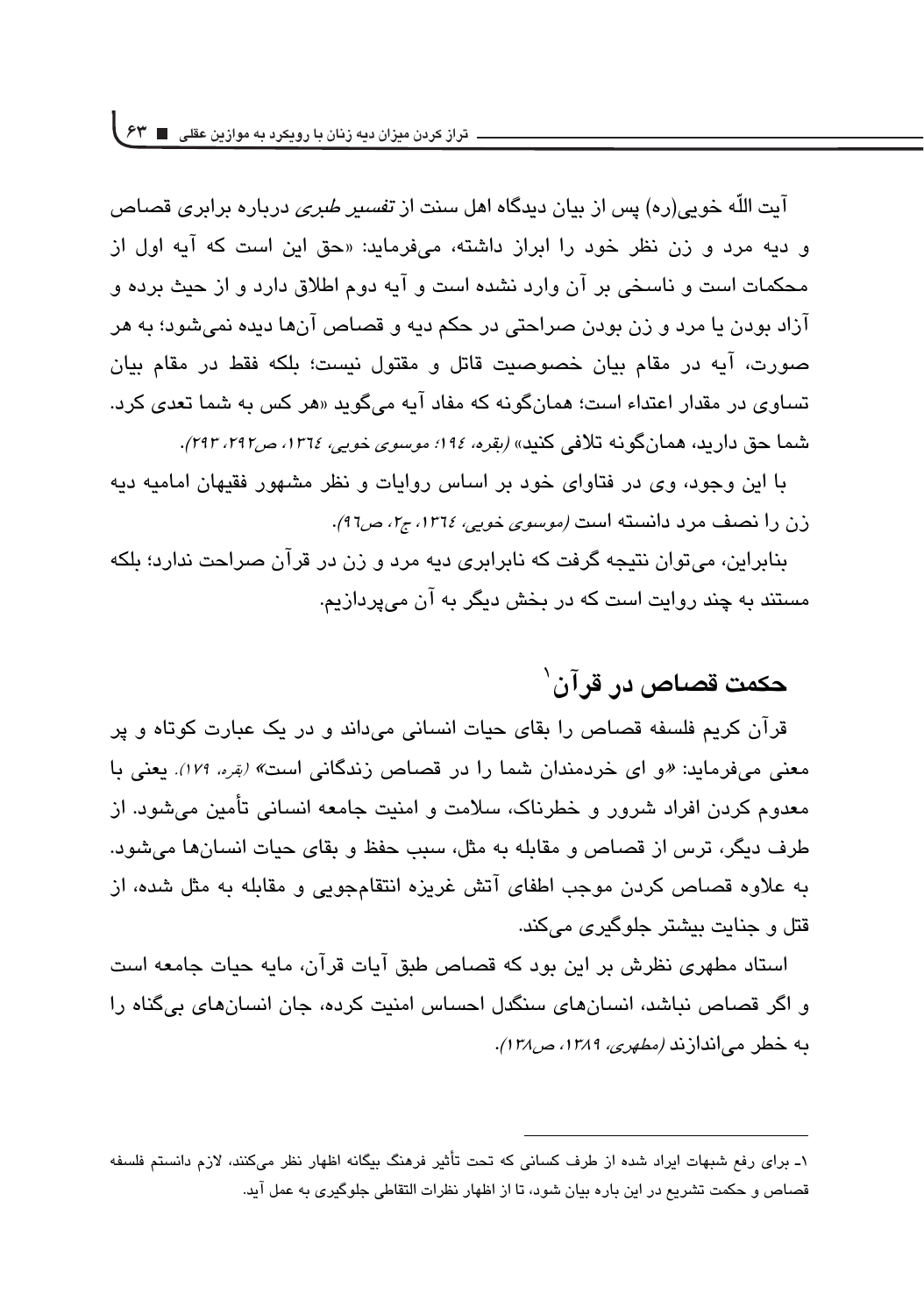آری، افراد شرور اگر ترس از قصاص نداشته باشند، جامعه را ناامن میکنند و جرأتشان در جرم و جنایت بیشتر میشود، در نتیجه ترس از اجرای قصاص، مانع وقوع قتل و جنایت می شود و جنبه بازدارندگی آن به وضوح نمایان می گردد.

علامه طباطیایی صاحب *تفسیر المیزان* بر اساس عبارت معتقد است که قصاص بر عفو کردن ارحجیت دارد؛ وی مینویسد: چه بسا در برخی اذهان این توهم شکل بگیرد که عفو و دیه، چون موجب بسط رحمت و رأفت در اجتماع میشود، از قصاص کردن بهتر است؛ اما با اینکه عفو کردن رحمت است و موجب تخفیف گناه میشود. مصالح عمومی جامعه تنها در سایه حکم قصاص تأمین می،شود و بهجز قصاص چیزی نمی،تواند ضامن حیات افراد انسانی باشد؛ در حالی که با عفو کردن قاتل، این منظور حاصل نمیشود. پایان آیه، بیان تعلیل تشریع حکم قصاص است: باشد که با ترس از قصاص، از قتل و جنايت بيرهيزيد *(طباطبايي، ١٣٧٥، ج۱، ص٤٣٢)*.

در روایت آمده است که پیامبر 6 در لحظات آخر عمر شریفش وصابایی داشت که در بخشی از آن فرموده است: «ای مردم قصاص را احیا کنید و حق هر صاحب حقی را نیز احیا کنید و متفرق نشوید...» *(ابنبابویه، ۱۶۰۰هــ ج٤، ص۱۲۱، ج٦*۳).

شيخ طبرسي، صاحب ت*فسير مجمع|لبيان مي*فرمايد: *«ولكم في|لقصاص حيوه»* در عين اختصار، ايجاز و كم بودن حروف و رواني و زيبايي تركيب، يكي از بليغترين آيات قرآن و از شاهکارهایی است که استدلالی قوی و محکم را در یک عبارت با شیرینی و لطافت و حسن تعبیر، بیان میدارد؛ به نحوی که سایر عبارات بلغای عرب نظیر *«قتل البعض احیاء لجميع»* و *«أكثروا القتل ليقلّ القتل» و «القتل أنفي القتل» ا*ز خاطرها زدوده و به دست فراموشي سپرده میشود *(طبرسی، ۱٤۰۳هـ، ج۱، ص۲*۱7).

### <u>در ادری دیه نفس در میان اهل سنت</u>

در میان مذاهب اهل سنت، اتفاق نظر است که هر گاه مردی، زنی را به قتل برساند، کشته میشود مگر در موارد خاص؛ دیه اعضا و جوارج مرد و زن هم برابر معین شده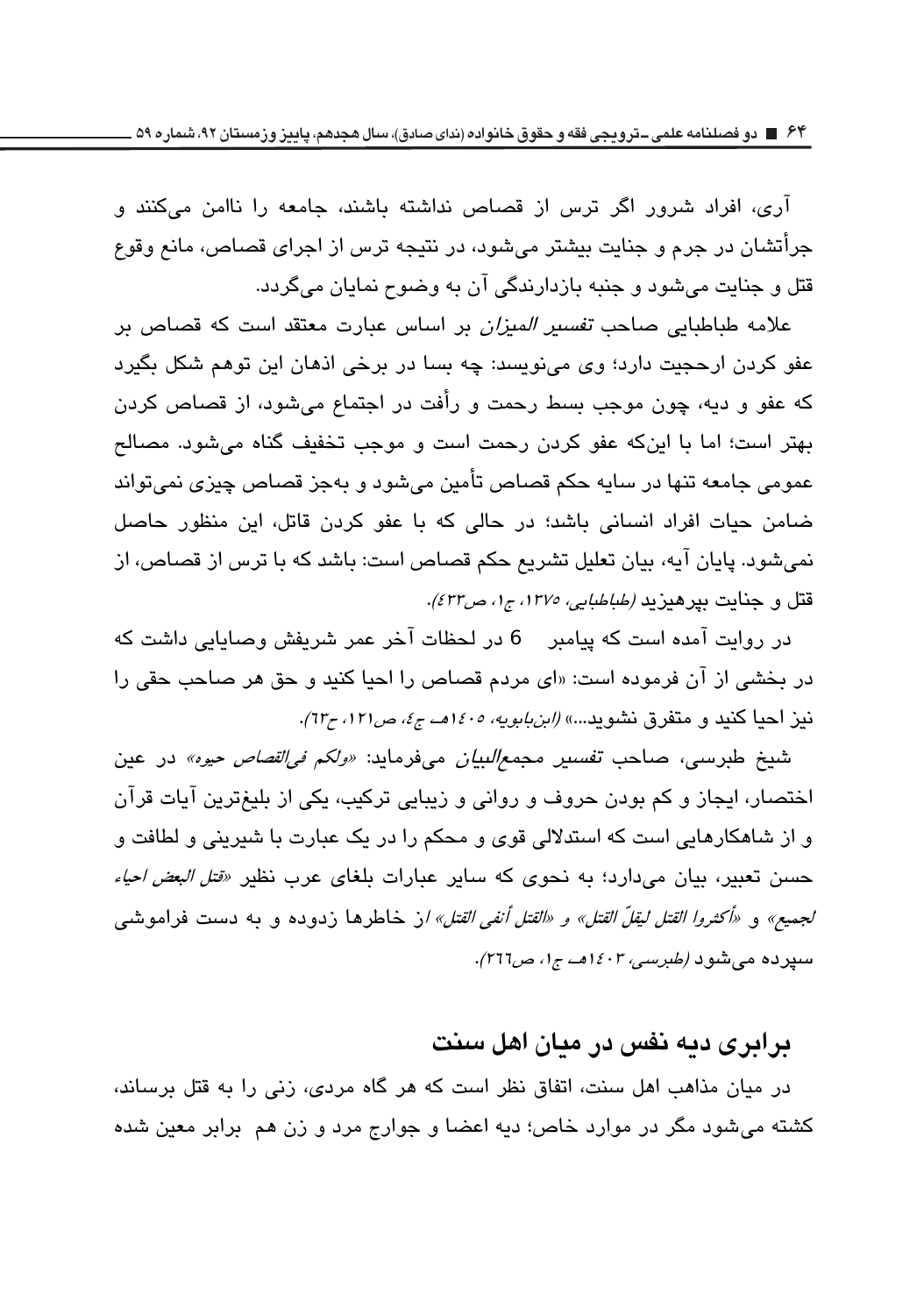است<sup>'</sup>؛ تنها حناىله گفتهاند: مرد را در صورتى مى توان در برابر زن قصاص كرد كه ول*ى* زن، نصف دیه مرد را به اولیای دم بیردازد؛ زیرا دیه زن نصف مرد است *(جزیری، ۱۶۱۷هـ*، ج0، ص ٢٣٤).

یپروان ابوحنیفه برخلاف سایر مذاهب، برابری در دین و حریت را هم شرط ندانسته و گفتهاند: «تنها چیزی که در برابری قصاص کفایت میکند انسانیت است، به دلیل عمو<u>م</u> آيات، آنها معتقدند كه آيه *«كتب عليكم القصاص في القتلي»* نازل شده تا عمل بعضبي قبايل را رد کند؛ زیرا برخی از قبایل ابا داشتند از اینکه مرد را در مقابل زن و آزاد را در برابر برده قصاص كنند» *(زحلي، ١٧١٨م، ج1، ص٦٧٠-١٧١٥).* 

در مورد قصاص اعضای بدن، میان مذاهب اهل سنت، اتفاق نظر نیست؛ شافعیه، مالکیه و حنابله قصاص اعضای زن و مرد را برابر میدانند؛ اما پیروان ابوحنیفه بر این عقیدهاند که قصاص در اعضای زن و مرد، آزاد و برده، برابر نیست؛ دلیل آنها این است که اعضای انسان، حکم اموال را دارد *(جزیری، ۱۶۱۷هـ، ج۰، ص۲۳٤)*.

اهل سنت قصاص كردن قاتل را واجب مى دانند؛ در واقع نظرشان بر این است كه قصاص، حق نيست، بلكه حكم تكليفي است. آنها ميگويند مقتضى تشريع قصاص، حكم عقل است؛ قصاص بر مبناى اجراى عدالت يا مصلحت امنيت عمومى و حفظ جان و حمایت از نفوس و منع جنایتکاران، وضع شده است *(ز*ح*یلی، ۱۷۱۸م، ج۹، ص*1717).

## عقل یکی از مبادی اس**تنباط احکام**

در شریعت اسلام، به ویژه مذهب امامیه، عقل از جایگاه والایی برخوردار است؛ تا آنجا که به عنوان حجت باطنی خداوند ـ در کنار حجت ظاهری ـ از آن یاد شده است *(کلینی رازی، ۱۳۹۲، ج۱، کتاب عقل و جهل، ح۱۲)*.

عقل در استنباط احکام در ردیف کتاب آسمانی قرارگرفته است و همین ویژگی موجب شده تا اسلام آخرین دین باشد؛ زیرا عقل، پیامبر باطنی است و می،تواند در حوزه فردی

١ـ «اتفقت كلمه فقهاء المسلمين على انه يجوز قتل الرجل بالمراه... فالمراه تكافيء الرجل». --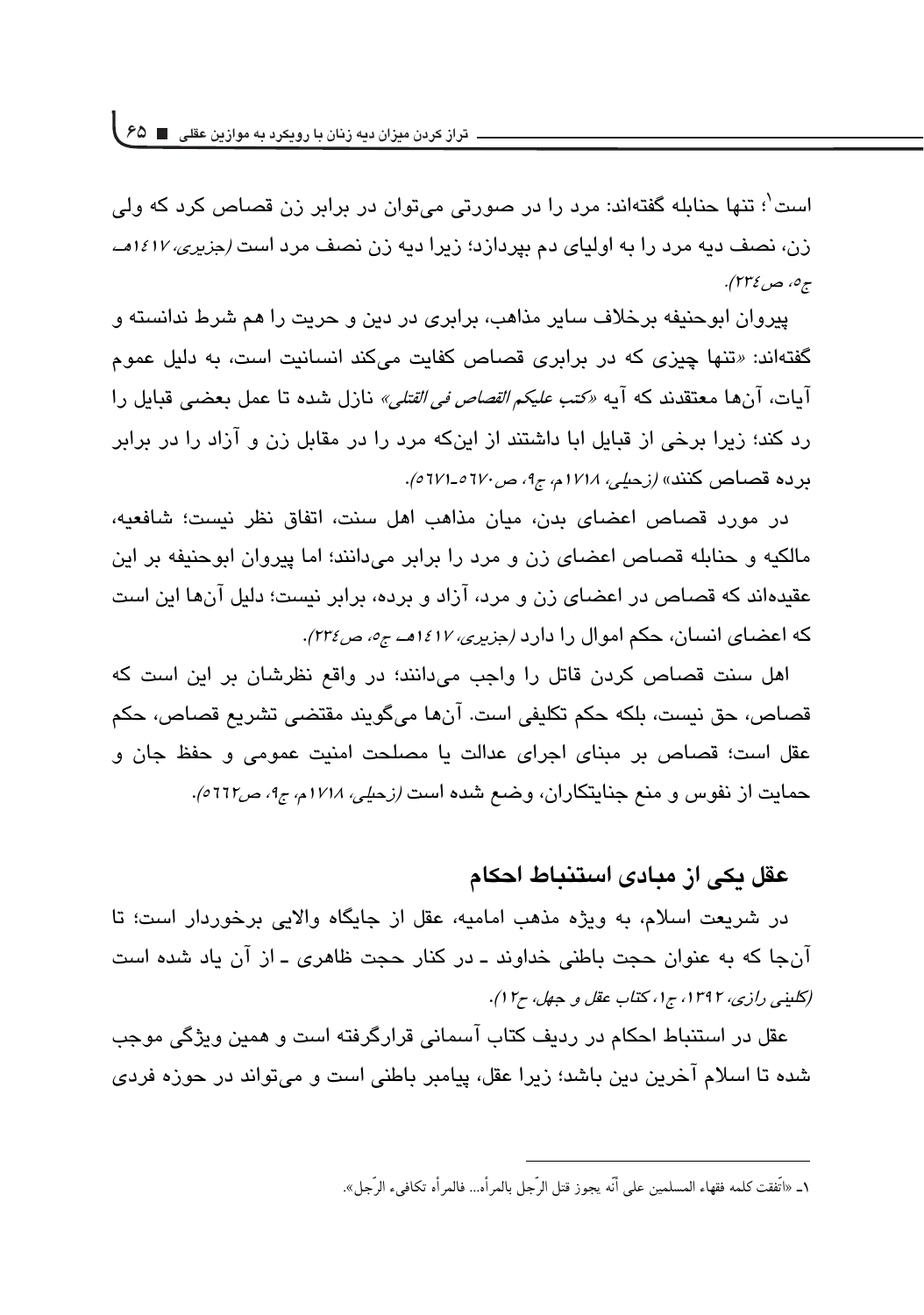و جمعی با توجه به تحولات اجتماع، فرمانها و احکام مقتضی صادر نماید. از این رو گفته شده است: «كَلّما حكم *به العقل حكم به الشرع» (مظفر، ١٣٨٦، ج*٣*ـ٤، ص٢٩١).* 

شهید صدر در این باره گفته است: «شکی نیست که احکام شرعی تابع مصالح و مفاسد است و همانا زمانی که این ملاک با تمام خصوصیات و شرایطش لحاظ میشود علت تامه براي حكم شرعي است» (ص*در، بي تا، ج١، ص٩٢)*.

شهید مطهری میگوید: «احکام اسلامی احکامی زمینی است؛ یعنی مربوط به مصالح بشريت است. تعبير فقها اين است كه احكام، تابع مصالح و مفاسد واقعى است؛ يعني امور واجب تابع مصلحتهای ملزمه و حرامها تابع مفسدههای ملزمه است. حال اگر در جایی ما بدون آنکه در قرآن یا سنت چیزی راجع به یک امر داشته باشیم و به حکم عقل، مصلحت یا مفسدهای را در آن کشف کنیم، به حکم آشنایی با روح اسلام، فوراً با حکم عقل، حكم شرع را كشف مي كنيم» *(مطهري، ١٣٨٩، ص٢٦-٢٧)*.

شهید مطهری در ادامه این بحث نتیجهگیری کرده، میفرماید: «بنابراین اگر در جایی مقتضیات زمان عوض شود، به طوری که برای علم و عقل صد در صد ثابت شود که مصلحت تغییر کرده است، [فقها] میگویند معنایش این است که زیربنای حکم تغییر کرده است، وقتی زیربنای حکم تغییر کرد، خود اسلام [تغییر حکم را] اجازه می دهد. پس عقل عاملی است که مناطات احکام را ـ نه در همه جا بلکه در مواردی ـ کشف میکند و به ملاکات احکام پی می،برد… و اینکه گفتهاند: *«کلّ ما حکم به العقل حکم به الشّرع»* منظورشان همین است؛ از طرف دیگر هم گفتهاند: *«کل ما حکم به الشّرع حکم به العقل»؛* مقصودشان این است که در جایی که شرع به طور قاطع حکمی کرد، از باب اینکه میدانیم اسلام سخنی به گزاف نگفته است، عقل بهطور اجمال میگوید: اینجا ملاکی وجود دارد، گرچه شخص هنون تشخيص نداده است» *(ممان، ٢٧).* 

در اسلام یکی از ملاکات تغییر حکم، تغییر موضوع است؛ زیرا اصولاً وجود و عدم حکم، تابع وجود و عدم موضوع است و آن هم در واقع مسامحه در تعبیر است؛ زیرا در این باره هیچ حکمی عوض نمیشود، بلکه موضوع است که عوض میشود. برای مثال زمانی خرید و فروش خون را حرام میدانستند، ولی امروز اشکالی نمیکنند، دلیل فقها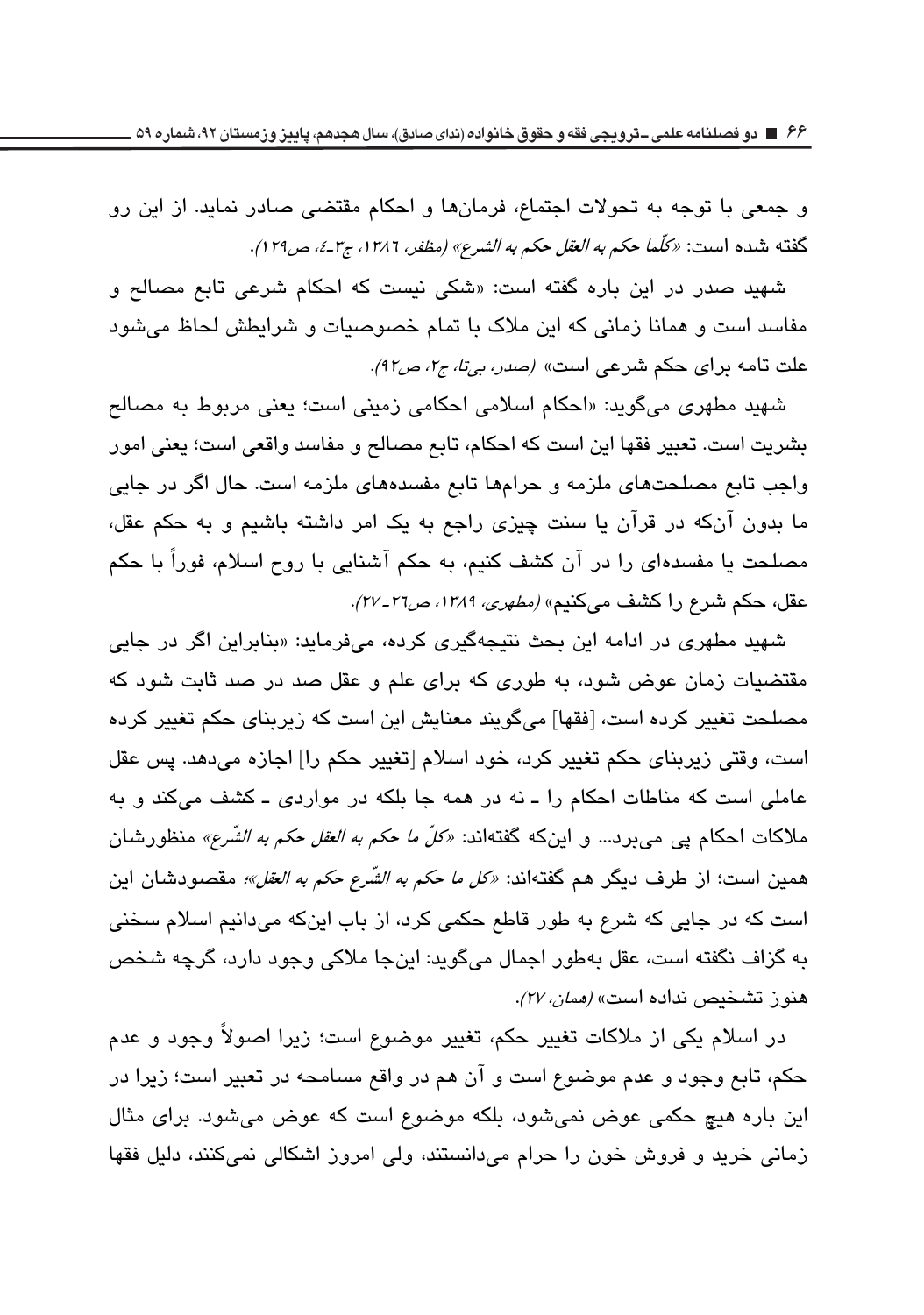این است که در گذشته خون منفعت حلالی نداشت و افراد سرشناس و ثروتمند خوردن خون را به عنوان یک ماده مقوی می،دانستند، اما امروز به دلیل امکان نگهداری و تزریق آن به دیگران، خرید و فروش آن اشکالی ندارد.

با توضیحات فوق روشن میشود که حکم تابع موضوع است و با استحاله موضوع، حکم باید عوض شود.

مرحوم شيخ انصاري معتقد بود با حاكميت قاعده لاضرر هر حكم ضررى كه در اسلام باشد، برداشته می شود؛ بدین ترتیب قاعده لاضرر بر کلیه احکام ضرری حکومت دارد (انصاری، ١٣٧٤، ج٣، ص٣٠٥).

در قضيه «سمره بن جندب» كه مبناي وضع قاعده «لاضرر» شد، حق تصرف مالك كه از اهم حقوق فردی است، به سبب عروض عنوان ثانوی یعنی ضرر نادیده گرفته شد. این واقعه از طرق مختلف در كتب فقهي شيعه و سني نقل شده است. با تتبع در موارد ديگر اطمینان حاصل میشود که ائمه اطهار علیهمالسلام در موارد متعددی حکم برخی وقایع را بر این حدیث و احادیث مشابه تطبیق دادهاند *(ممان، ص٢٠١-٣٠٢).* 

حکم متعه دو بار از طرف پیامبر 6 منع شد، شیعه و سنی در این باره اتفاق نظر دارند پیامبر 6 در جایی متعه را اجازه داد و در جای دیگر منع کرد. معنی این حرکت آن است که زمانی مصلحت فعل، ایجاب کرد و اجازه فرمود و در جای دیگر مصلحت ترک فعل، ایجاب کرد مسلمین را از انجام این کار منع کرد.

این اختیارات از پیغمبر به امام و از امام به حاکم شرع مسلمین منتقل می شود.

مواردی از این دست بیانگر این واقعیت است که حاکم اسلامی میتواند با توجه به اوضاع و احوال زمان در موقعیتهای خاص، احکام را تغییر دهد؛ یعنی حکم ثانوی یا حکومتی صادر کند.

به طور كلي عناوين ثانوي مانند اضطرار، اكراه، الجاء، ضرر، عسر، حرج، مصلحت، مقتضیات زمان به حاکم اسلامی اجازه میدهد که در اموال و نفوس مردم تصرف نماید؛ قانوني را معلق كرده، مباحي را حرام يا واجبي را ممنوع كند؛ عنوان «الحاكم ولي الممتنع» در ابواب مختلف فقه اجتماعي خبر از حق تصرف حاكم در اموال و نفوس مردم مي دهد.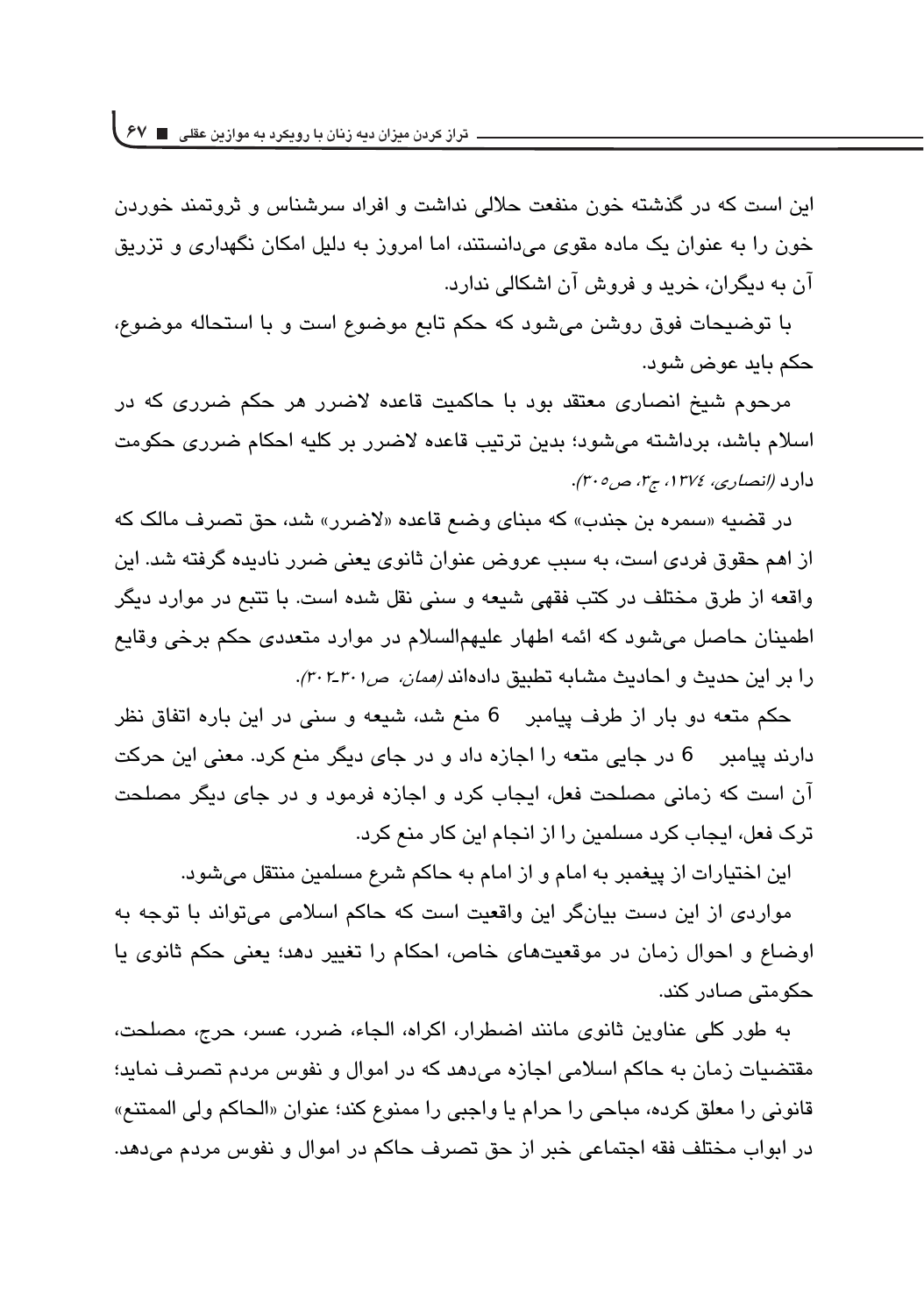موارد یاد شده از جمله راهکارهای عقلانی است که منجر به صدور حکم مناسب برای مواقع خاص ميشود و تأييد عقلا را به دنبال دارد.

#### حکم حکومت*ی*

ابوالقاسم گرجی(ره) حکم حکومتی را این گونه بیان میدارد: «حکم حکومتی حکمی است که ولی جامعه بر مبنای ضوابط پیشبینی شده بر طبق مصالح عمومی برای حفظ سلامت جامعه، تنظیم امور، برقراری روابط صحیح بین سازمانهای دولتی و غیردولتی با مردم، مسائل فرهنگی، مالیاتی، نظامی، جنگ و صلح، بهداشت و عمران و آبادی، طرق و شوارع، اوزان و مقادير، ضرب سكه، تجارت داخلي و خارجي، امور ارزي، حقوقي، اقتصادی، سیاسی و سایر مسائل مقرر داشته است. احکام حکومتی بر مبنای مصالح اجتماعی باید تنظیم شود؛ بنابراین، چنانچه با احکام فردی تزاحم داشته باشد، نظر به اينكه اين احكام معمولاً بر مبناي مصلحت اهم برقرار شده است، مانند حفظ اصل اسلام، بقای کشور اسلامی، قطع سلطه اجانب، پیروزی اسلام بر کفر، انتظام امور جامعه اسلامی، پذیرش اسلام از طرف دیگر جوامع، بهداشت جامعه، بالا رفتن فرهنگ عمومی مسلمین و مصالح عمومی دیگر، بدون شک بر احکام فردی تقدم دارد و چه بسا بهطور موقت یا غیرموقت موجب موقوفالاجرا شدن انها میگردد» *(گرجی، ۱۳۷۲، ج۲، ص۲۸۷)*.

وي پس از بيان حكم حكومتي به تشريح ولايت تكويني و تشريعي پرداخته، ولايت تکوینی را که همان تصرف حقیقی در ممکنات است، خاص خداوند دانسته و بیان داشته است: این نوع ولایت به حکم عقل و دلیل نقل اصالتاً به خداوند اختصاص دارد؛ اما خداوند گاهی به اذن خود، این نوع ولایت را به پیامبران و امامان علیهمالسلام تحت عنوان معجزه و مانن*د ان عطا فرموده است (<i>همان، ص*۲۹۰).

گرجی سپس به تشریح ولایت تشریعی با ذکر ادله پرداخته و حکومت و فرمانروایی را از زیرمجموعههای ولایت تشریعی دانسته است: «ولایت تشریعی عبارت است از حق تصرف فقیه در امور و شؤون دیگران به وضع قوانین و مقررات کلی، یا به داوری و رفع خصومت، يا به حكومت و رياست دنيوي يا به تصرف در اموال و انفس يا به انحاء ديگر.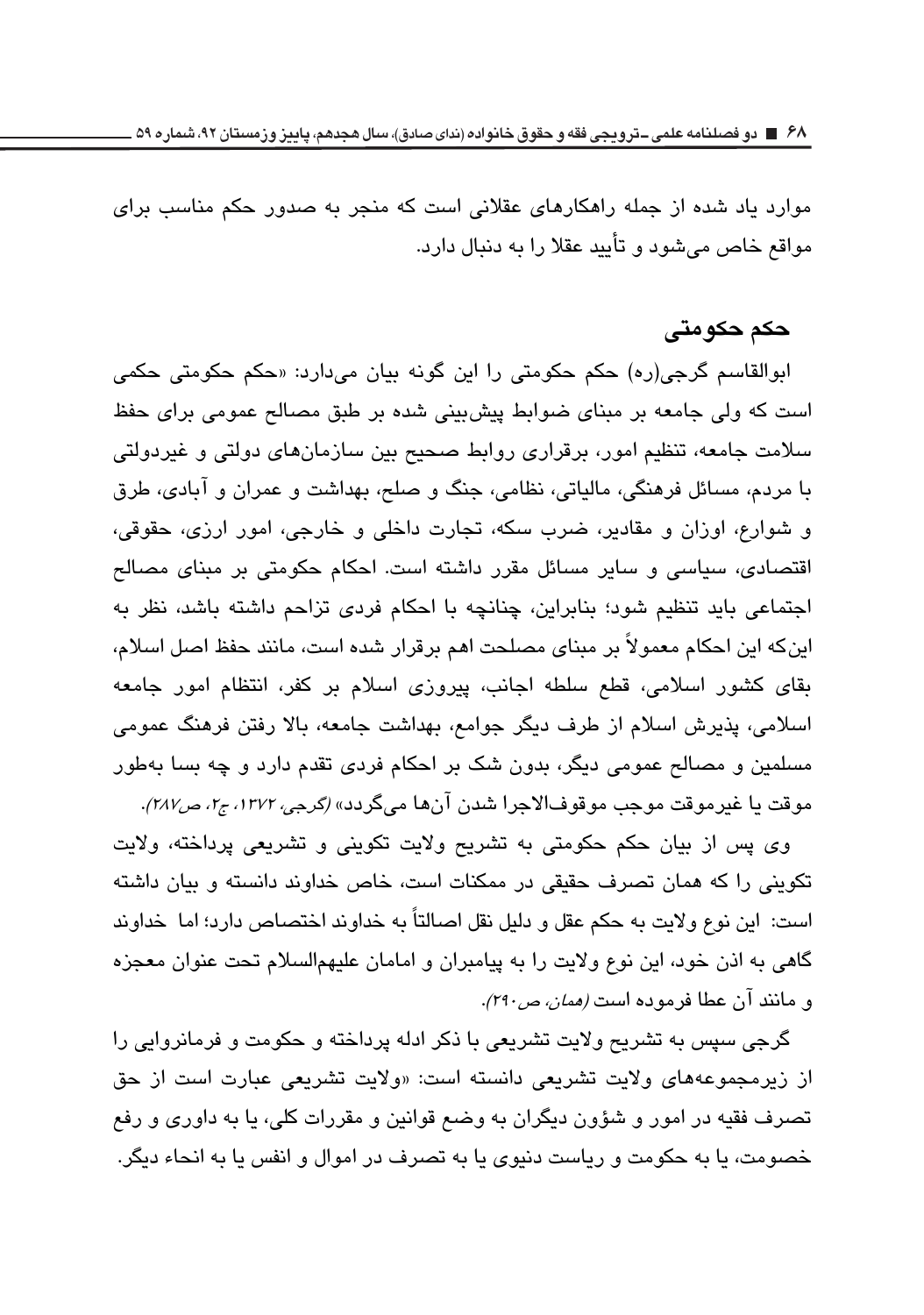ولات تشریعی مراحلی دارد که عبارتند از: الف ــ مرحله تشريع بعني جعل احكام و قوانين كلي براي موضوعات مختلف؛ ب ـ قضا و داوري؛

ج ــ حکومت و فرمانروایی؛ یعنی دخالت کردن در امور سیاسی، اجتماعی، اقتصادی، نظامی و سایر شؤون مملکت از قبیل، جنگ و صلح، مالیات، فرهنگ، تجارت، صنعت، کشاورزی، بهداشت و غیره.

د ـ تصرف در اموال و انفس مردم؛ یعنی الزام مردم به پرداخت زکات و سایر وجوه شرعي، الزام آنان به شركت در جنگ و...

گرجی پس از ذکر مقدماتی، ثبوت همه این مراحل را در آغاز برای خداوند و از ناحیه او براي پيامبر 6 دانسته است؛ با اين توضيح كه وظيفه اصلي پيامبر 6 تبليغ احكام الهی و به عبارت دیگر تبشیر و انذار است و درباره جعل احکام، تنها می تواند احکام حکومتی جعل کند (گرجی، ۱۳۷۲، ج۰، ص۲۹۲).

سبيس در تفسير آيه شريفه *«اطيعواللّه و اطيعوالرّسول و اول<sub>ع</sub>الامر منكم»* بيان داشته است: مقصود از «اولی/لامر» در آیه شریفه، همانگونه که مفسران شیعه هم گفتهاند، خصوص امامان عليهمالسلام نيست؛ ليكن بدون شك واليان حق و جور هم نيست؛ بلكه مقصود کسانی است که با شرایط و ضوابط لازم از ناحیه کسی که نصب والی به دست اوست، به ولايت امر برگزيده شدهاند كه امامان عليهمالسلام مصاديق والاي اين عنوان هستند و شخص رسولاللّه 6 هم مصداق اجل و اتم همین عنوان است. بنابراین ذکر «اولیالامر» پس از «الرسول» ذکر عام پس از خاص است و دلالت دارد که خود «ولایت امر» برای وجوب اطاعت كافي است و نيازي به عناوين ديگر از قبيل، نبوت و امامت به معناي خاص ندارد. بنابراین، فقیه را هم شامل میشود و اختلاف مراتب و مصادیق در اصل مطلب تأثيري ندارد (گرجي ١٣٧٢، ج٢، ص٢٩٢-٢٨٥).

گرجی در بخش دیگر آورده است: «فقیه می تواند جعل حکم کند؛ لیکن نه جعل حکم خصوصی، بلکه جعل حکم حکومتی. بدیهی است این در صورتی است که فقیه حاکم هم باشد، در هر حال، جعل حکم حکومتی از لوازم مرحله سوم (بند ج) از مراحل ولایت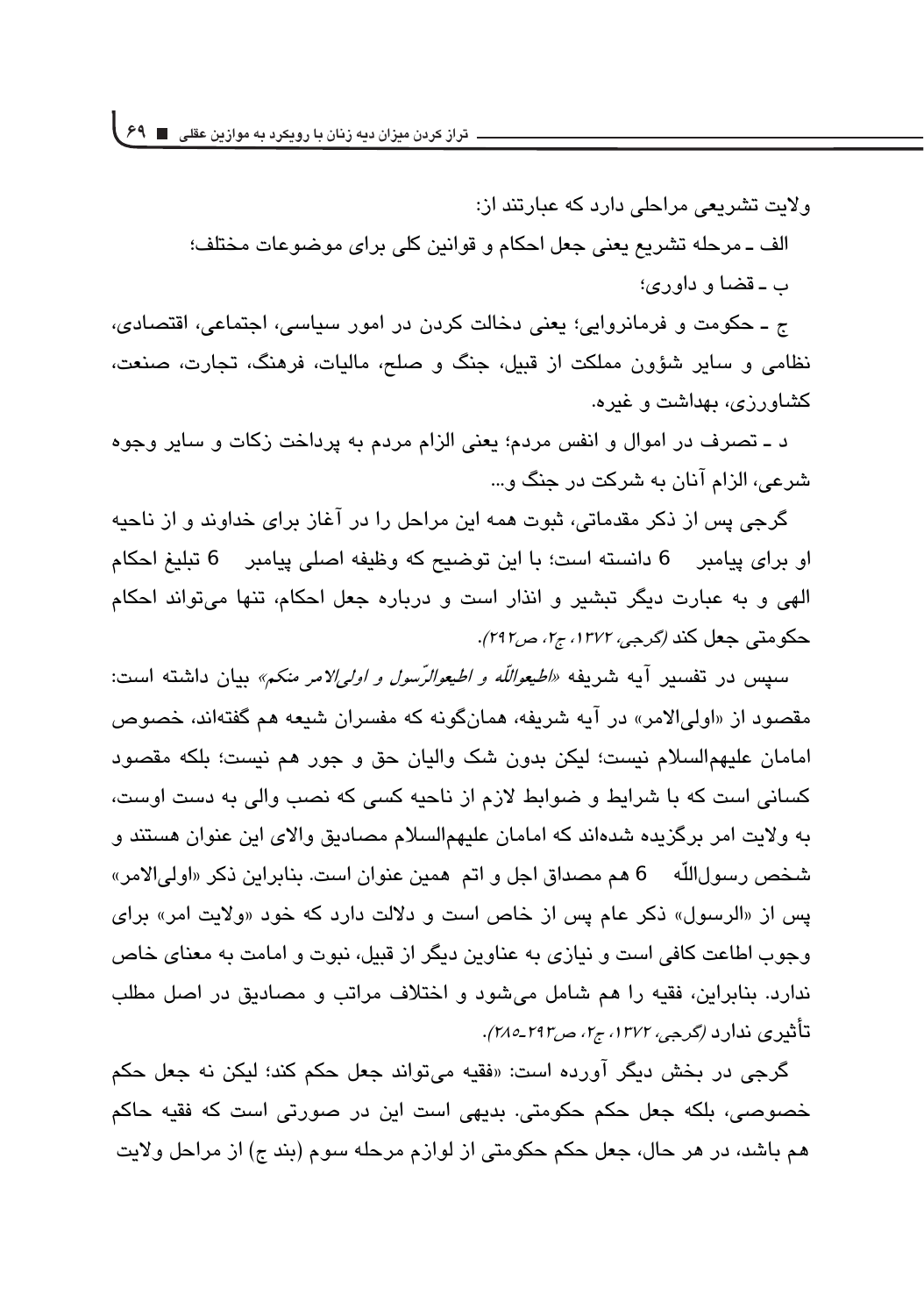تشریعی است. اما مربوط به مرحله تشریع نیست» *(گرجی، ۱۳۷۲، ج۲، ص۲۹*۲). تنابراین، حکم حکومتی عبارت از حکمی است که بر مینای مصلحت یا مقتضیات زمان صادر شود و حکم اولی را تغییر داده، حکم دیگر*ی* بیافریند.

#### مصلحت

عنصر مصلحت از زیر مجموعههای کاربرد عقلگرایی در فقه امامیه است. عقلگرایی را شیخ مفید در فقه امامیه یی نهاد. شیخ در شیوه اجتهادی خود برای عقل جایگاه بلندی قائل بود و یکی از راههای رسیدن به شناخت مفاهیم کتاب و سنت را عقل میدانست و حتی بر این اعتقاد بود که اگر حدیثی مخالف احکام عقل باشد، مردود است *(گرجي، ١٣٨٤، ص٥٤٥).* 

سید مرتضی یکی دیگر از اعاظم فقیهان امامیه است که در استنباط احکام فقهی از شیوه استادش شیخ مفید پیروی کرد و یگانه عصر خویش بود. روش او در اصول، پیروی از دلیل عقل بود و با محدثان و اخباریان امامیه موافقت نداشت؛ زیرا به خبر واحد عمل نمیکرد ودر استنباط احکام از ادله لفظی و عقلی استفاده میکرد *(ممان، ص۱٤۸*-۱٤۴). از فقیهان عصر حاضر، امام خمینی(ره) مصلحت را به صورت یک نظریه در آورد و

در آن طرحی جامع در انداخت *(موسوی خمینی، سایت باشگاه اندیشه)*.

مصلحت قلمرو وسیعی دارد و ممکن است امور اخروی یا منافع دنیوی را در برگیرد، اعم از اینکه امور اقتصادی باشد یا فرهنگی؛ سیاسی باشد یا نظامی. هر گاه مصلحتها با هم در تزاحم باشند یا مصلحت با احکام شرعی ناسازگار باشد، قاعده تقدم اهم بر مهم جار*ی* می شود.

بر پایه نظر امام خمینی(ره) گستره مصلحتهایی که مبنای صدور احکام حکومتی قرار ميگيرد، تنها حول محور مباحات نيست؛ بلكه حاكم اسلامي مي تواند در قلمرو قانون به منظور پاسداری از اسلام و نظام اسلامی و بالندگی و عزت جامعه مسلمین، مصلحتی را در نظر بگیرد و اگر لازم دانست به صدور احکام حکومتی دست یازد. در این باره دست رهبر حکومت اسلامی باز است و او باید قاطعانه در پی مصلحتهای جامعه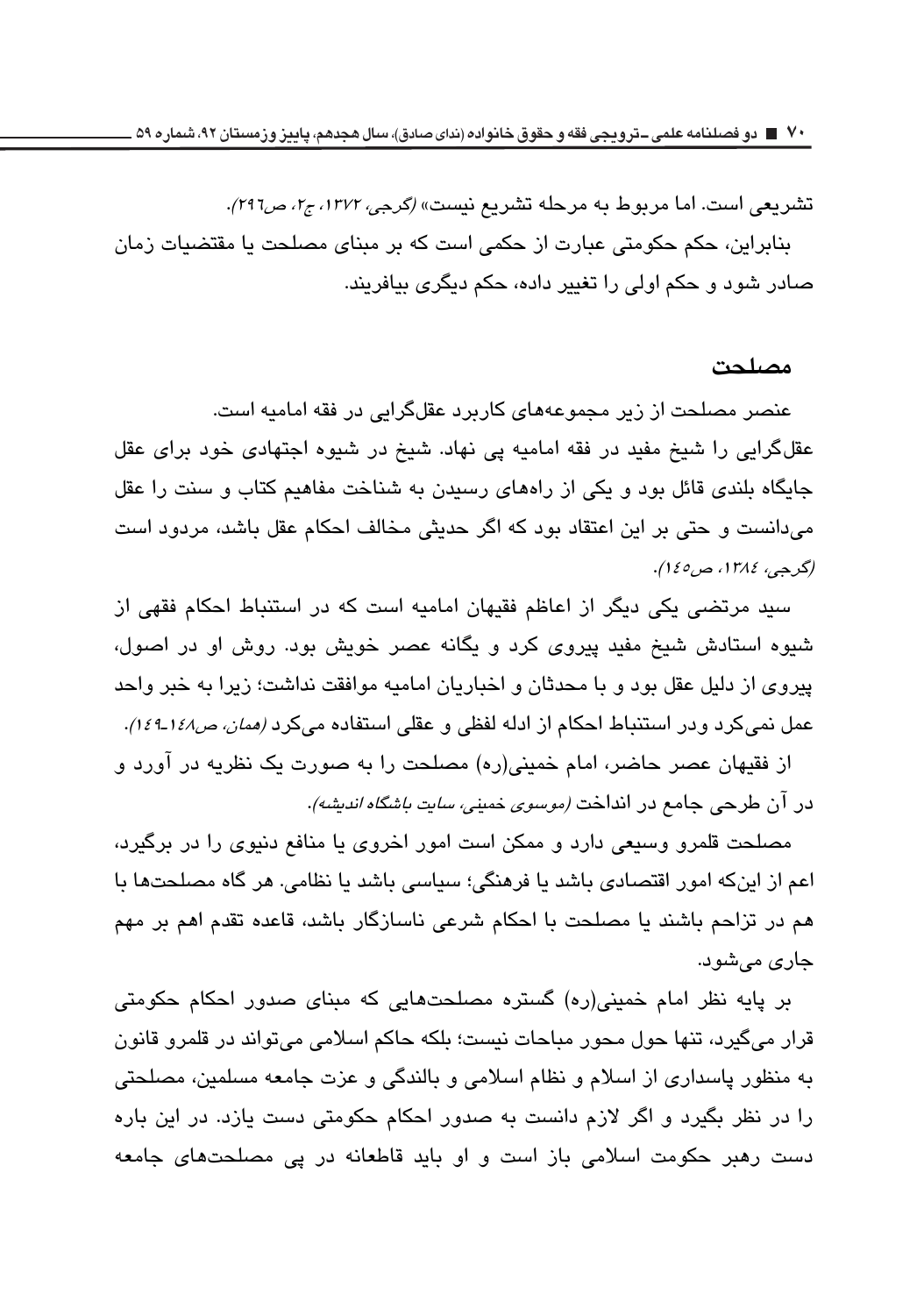اسلامی باشد و اگر نیاز باشد، می تواند برخی از احکام شرع همانند حج را به دلیل مر اعات مصلحت به طو<sub>ر م</sub>وقت تعطیل نماید *(موسوی خمینی، سایت باشگاه اندیشه).* 

آيتاللّه جوادي آملي معتقد است: عقل منبعي مستقل در عرض كتاب و سنت است و نقش اساسی و مهمی را ایفا میکند، اگر چه دایرداش به مستقلات متلازم است. بدین ترتیب عقل در دامن شریعت همانند چراغی است که هم جایگاه خود را ارائه میکند و هم دامنه وحی را در افق خود روشن میسازد *(جوادی آملی، ۱۳۷۹، ص۲۲۸)*.

وي در نتيجهگيري از بحث «عقل و نقل، دو منبع دين» مي نويسد: «بنابراين، عقل در رديف و عرض نقل است و حكم او همانند نقل معتبر و حجت است و هر يک از اين دو اگر حک*می ر*ا بیان کند، دیگری مؤید ان خوا*هد بود» (ممان، ص۲۳۹).* 

وی در جای دیگر میفرماید: «انسان دارای دو شأن ثابت و متغیر است، شأن ثابت آدمی به فطرت توحیدی و روح او باز میگردد که مجرد از ماده و برتر از مرز ماضی و مستقبل است؛ لذا با گذشت زمان و تغییر مکان، تغییر و تبدیلناپذیر است؛ اما شأن متغیر انسان، آن است که او در دوره زندگی خاص و رابطه مخصوص با دیگر انسانها، سنتها و آداب و رسوم متغیر دارد که با تغییر زمان و مکان عوض میشود» *(ممان، ص۲۰۲).* 

فقها ميگويند مصلحتها و مفسدهها به منزله علل احكامند؛ حال اگر ما در جايي بدون آنکه در قرآن یا سنت چیزی داشته باشیم، به حکم عقل، مصلحت یا مفسدهای را کشف کنیم، به جهت آشنایی که با روح اسلام داریم، فوراً از حکم عقل، حکم شرع را کشف میکنیم. آیا امروز این مصلحت ملاحظه نمی شود که اگر زنی شاغل و اثرگذار در معیشت خانواده و مفید و مؤثر در پیشبرد علم و فرهنگ جامعه، به دست مردی لاابالی و دون پایه به قتل برسد، ارزش وجودی، انسانی، اقتصادی و… آن زن بیشتر است؟

حال اگر اولیای دم بخواهند مرد بیکار و لاابالی و مزاحم جامعه را که احیاناً معتاد و سریار خانواده خود هم هست، قصاص کنند، مع الأسف سخن از نابرابری خون،بها و دیه به ميان خواهد آمد و بار تكليف پرداخت نصف ديه كامل بر اولياي دم مقتوله و تقديم آن به قاتل وجود دارد و تا فاضل ديه پرداخت نشود، حكم الهي قابليت اجرايي نخواهد يافت. شهید مطهری میفرماید: «هر گاه عقل ما مصلحتی را کشف کند، لزومی ندارد که در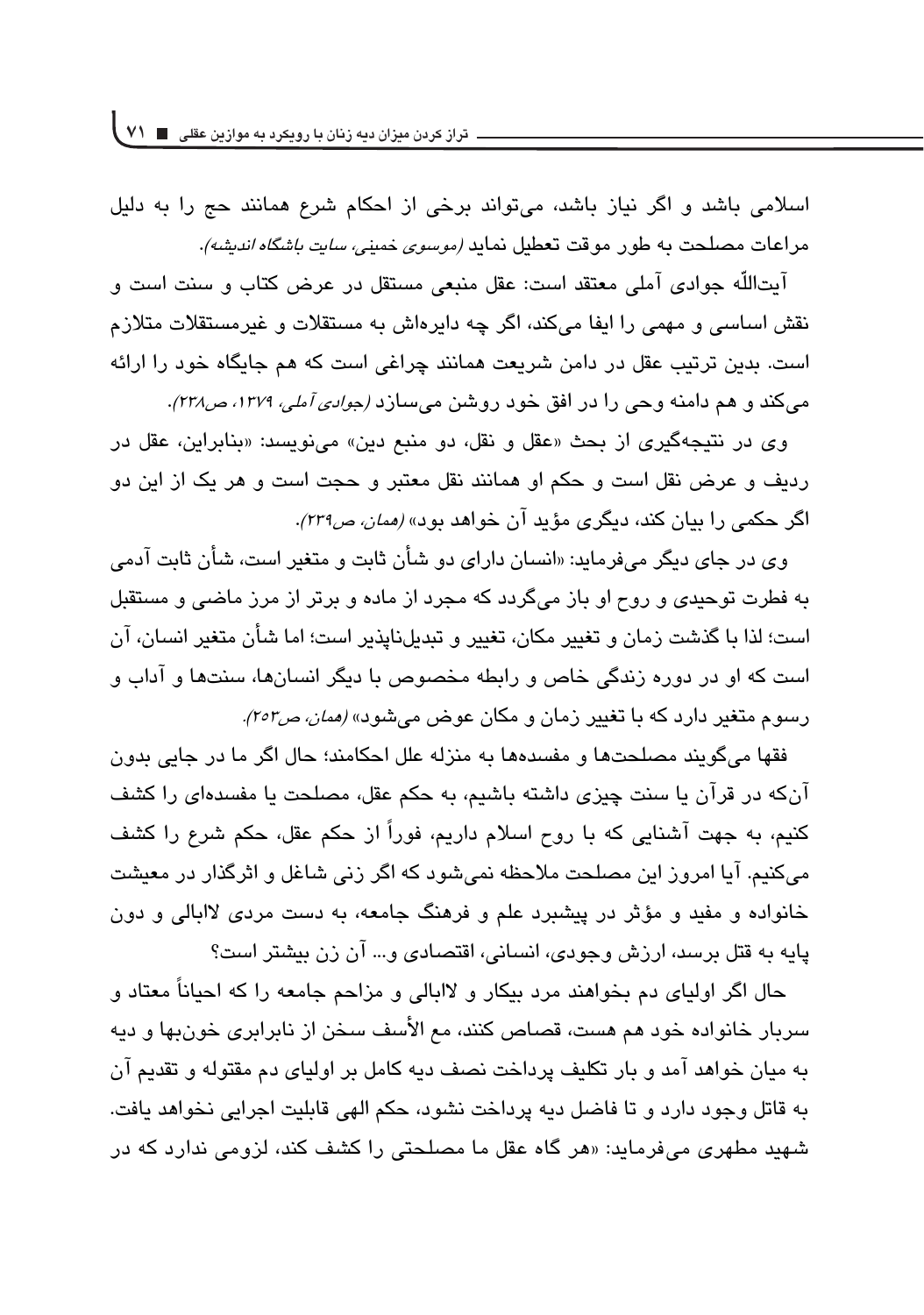قرآن و سنت دليلي داشته باشيم. اينجا حتماً ما بايد بر اساس حكم عقل فتوا بدهيم و اگر عقل مفسده را كشف كرد، بايد بر اساس آن فتوا داد؛ زيرا احكام تابع مصالح و مفاسد ذفس|لامری هستند که غالباً در دسترس ادراک عقل بشر است. پس عقل بشر هم میتواند قانون اسلام را کشف کند» *(مطهری، ۱۳۸۹، ج۲، ص۲۷)*.

رويكرد به «مصلحت» در فقه اماميه بي سابقه نيست. فقيهان اسلامي اعم از شيعه و سنی اتفاق نظر دارند که احکام|للّه تابع مصلحتهایی است که در مقام جعل حکم به آن توجه میشود. هیچ حکم واجب یا حرامی نیست، مگر اینکه در یکی از سه مقام یعنی «حكم»، «متعلق حكم» يا «اجراى حكم» حول محور مصلحت نچرخد؛ وجود مصلحت ملزمه در چیزی، علت وجوب و مفسده ملزمه علت حرام شدن آن میشود. نکته قابل ذکر این است که اسلام مصلحتهای جمعی را بر مصالح فردی در مرتبه بالاتری قرار داده و هنگام تزاحم میان آن دو، حقوق و مصالح جامعه را بر حق و مصلحت فردی مقدم داشته است *(موسوی خمینی، بیتا، ج۲۱، ص۶۷).* 

#### مصلحت و عنصر زمان و مکان

در فقه امامیه گاهی متقضیات زمان یا مکان ایجاب میکند که این دو عنوان بر احکام اولیه عارض شود و حکم را تغییر دهد. اثرگذاری این دو مقوله بـر تدوین قوانین جمعی قویتر از موارد فرد*ی* است.

امام خمینی(ره) در این باره سخنی حکیمانه دارد. ایشان می،فرماید: «مسألهای که در قدیم دارای حکمی بوده، به ظاهر همان مسأله در روابط حاکم بر سیاست و اجتماع و اقتصاد یک نظام، ممکن است حکم جدیدی پیدا کند، بدان معنی که با شناخت دقیق روابط اقتصادی و اجتماعی و سیاسی، همان موضوع که به ظاهر با قدیم فرقی نکرده، واقعاً موضوع جدی*دی* شده باشد که قهرا حکم جدیدی میطلبد» *(موسوی خمینی، بیتا، ج۲۱، ص۳۶).* 

امام (ره) در جواب یکی از استادان حوزه که ظاهراً معترض به فتوای امام در مورد حلال بودن بازی شطرنج بوده است، مرقوم داشت: «آنگونه که جنابعالی از اخبار و روایات برداشت دارید، تمدن جدید، بهکلی باید از بین برود و مردم کوخنشین باشند یا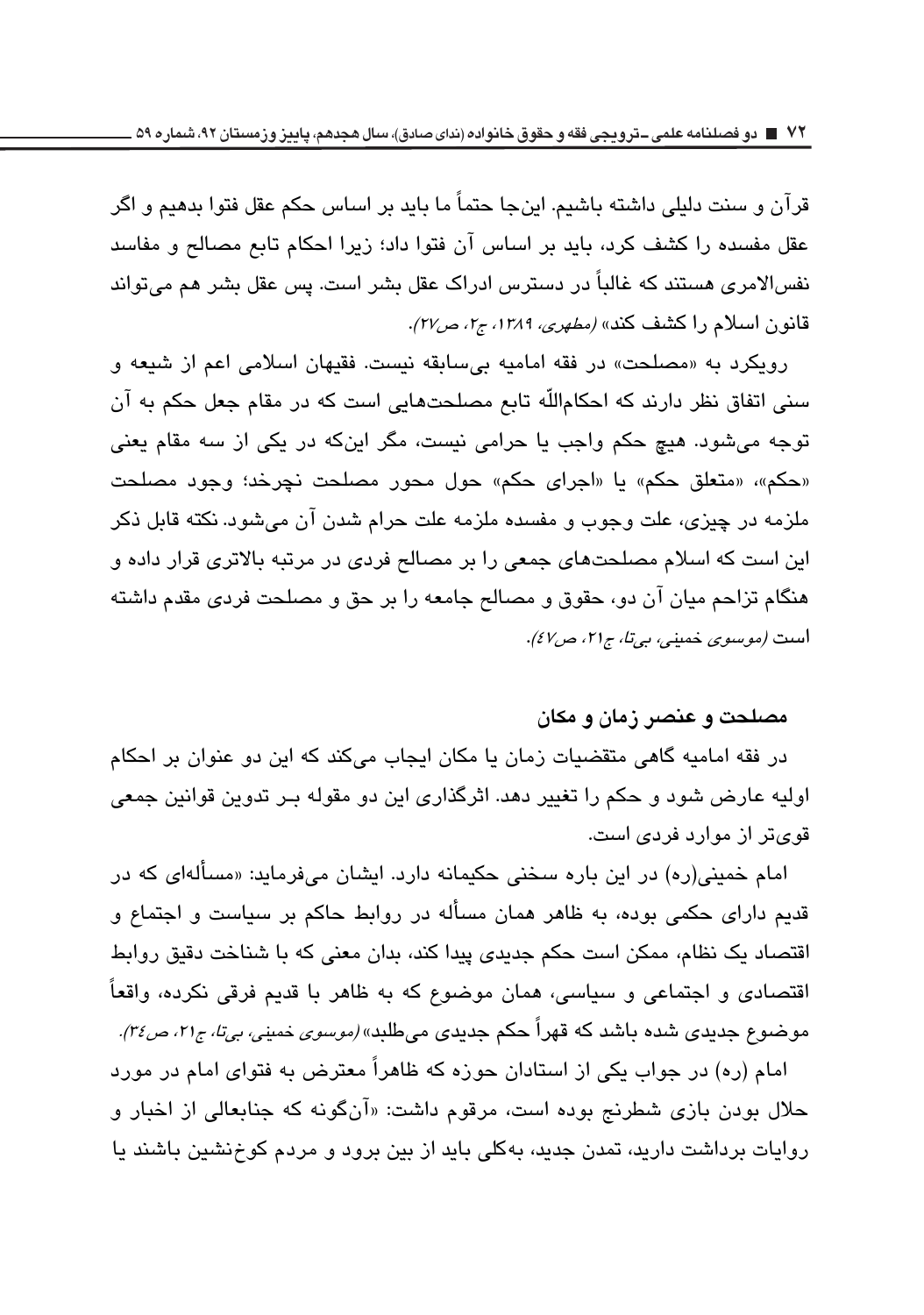برای همیشه در صحراها زندگی کنند» *(موسوی خمینی، بیتا، ج۱، ص۳۶)*. آری موارد پادشده نمونههای پرچستهای از عقلگرایی در فقه امامیه است. این عناصر خصوصاً در فقه اجتماعی کارآبی بسیاری دارد.

## مصلحت؛ ملاک صدور حکم حکومتی

در ميان فقها شيخ مفيد را ميتوان بنيانگذار تدوين فقه اماميه ناميد. همچنين او اولين كسى است كه عنوان مصلحت را در فقه ابداع كرد. در فتاواى او عنوان مصلحت حول محور رهبری جامعه دور می(ند؛ از جمله در امور وقف، واگذاری زمینهای مفتوحالعنوه، تعیین میزان جزیه و موارد مصرف آن؛ از بررسی موارد یاد شده این واقعیت نمایان می شود که قلمرو مسائل حکومتی منحصر در امور یاد شده نیست؛ زیرا با آوردن عبارت «ما ينويه» براي حاكم بيان داشته كه كليه امور جامعه اسلامي و تصميمات رهبري بايد به مصلحت عموم باشد. برای نمونه در مورد احتکار گفته است: «سلطان می تواند محتکر را به خارج كردن اجناس احتكار شده و عرضه به بازار مجبور كند؛ حتى مىتواند براى آن اجناس بر اساس مصلحت، قیمتگذاری کند؛ به نحوی که موجب ضرر صاحبان آن *نتشود» (مفيد، ١٤١٠هـ، ج٥، ص١٥).* 

اموری از این دست که در فتاوای همه فقها در اعصار مختلف دیده می شود، بیانگر این واقعیت است که ملاک احکام حکومتی مصلحت جامعه مسلمین است و حاکم میتواند در همه شؤون زندگی مسلمین حتی عبادات (مانند حج) دخل و تصرف کرده، با لحاظ كردن مصلحت مسلمين، احكامی را صادر كند.

## حکم حکومتی و برابری دیه مرد و زن

از آنجا که قرآن کریم به نابرابری قصاص و دیه مرد و زن تصریح نفرموده است ـ به نحو کلی نفس را در برابر نفس قرار داده است ـ و فقها حکمت نابرابری دیه قتل نفس را، «جبران خسارت ناشی از فقدان سرپرست خانواده، بیان داشتهاند»، اگر علت حکم تنها جبران خسارت باشد، به نظر میرسد باب بحث و فحص و بازنگری در این زمینه باز است.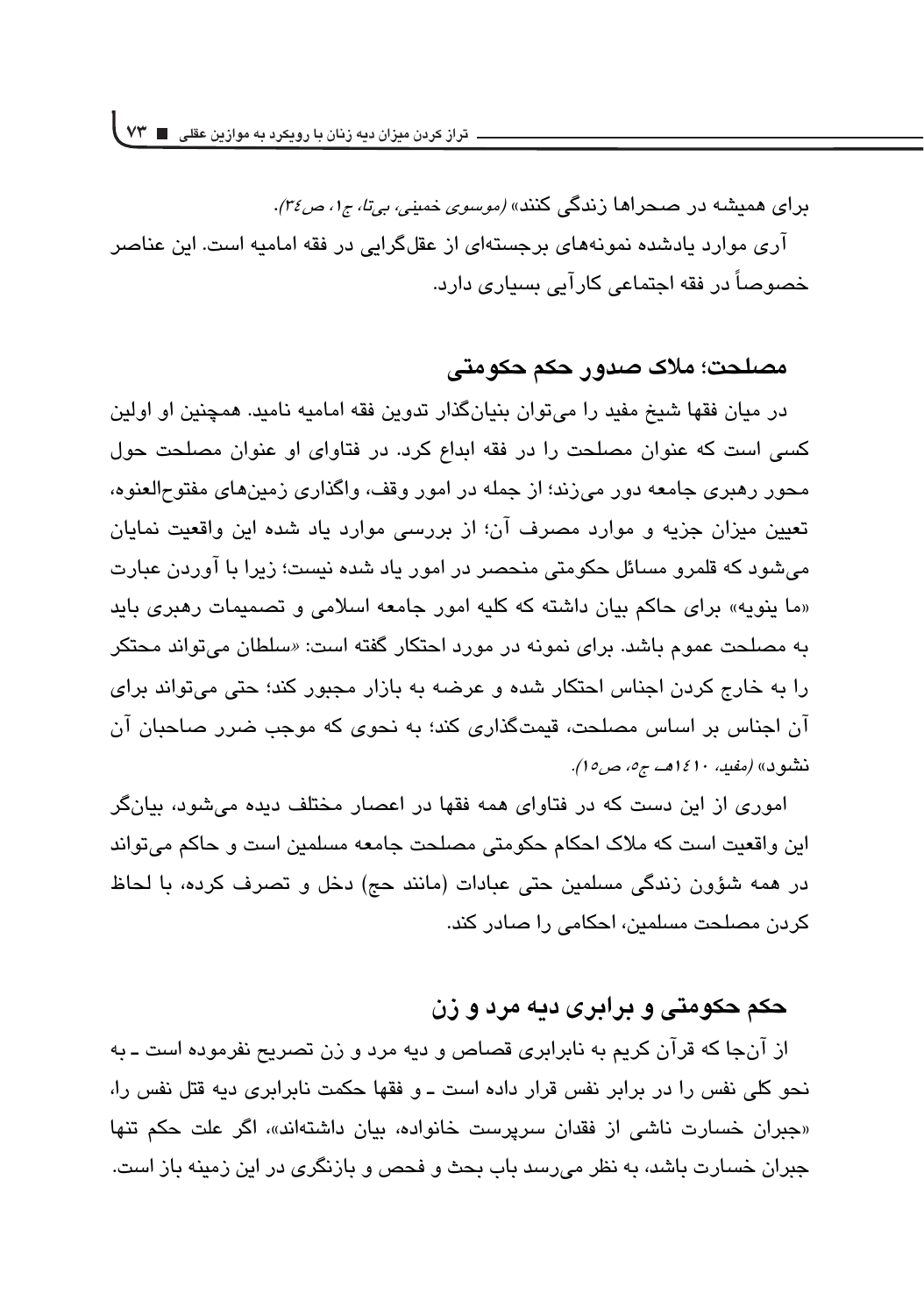در عصر حاضر با توجه به حضور زنان در عرصههای مختلف علم و فنآوری، کار و تولیه، تدریس و تولید علم و… تأثیر زنان، حتی زنان روستایی، در پیش،برد امور جامعه غیرقابل انکار است. به همین دلیل، وقت آن رسیده است که این حکم در جامعهای که با «ولايت فقيه» اداره مى شود، بازنگرى شود و نابرابرى ديه در موارد خاص، تخصيص خورده، زنان شاغل و اثرگذار در خانواده و جامعه از تحت عموم حکم نابرابری دیه خارج شوند. در این صورت، زنانی که صرفاً مصرفکنندهاند و نقش قابل توجهی در اداره خانواده و جامعه و تولید علم و ثروت ندارند، تحت عموم حکم نابرابری قصاص و دیه باقی میمانند. به این ترتیب، پاسخی منطقی، عادلانه و قانع کننده به یک سؤال بزرگ که سالهاست انهان نخبگان را به خود مشغول داشته و خاطر زنان فرهیخته را مکدر کرده است، پاسخ داده میشود. ضمن آنکه موجب اسکات خصم و مدعیان ناکارآمد بودن قوانین و احکام اسلامی در عصر علم و تکنولوژی نیز میشود. لازم به یادآوری است این امر در فقه اماميه بيسابقه هم نيست؛ موارد بسياري اتفاق افتاده است كه با حكم حاكم بر اساس مصلحت یا ضرر و حرج، حکم ثانوی یا حکومتی صادر شده است. **مثلاً** براساس ادله اولیه، طلاق در دست زوج است؛ اما با توجه به اینکه گاهی ادامه زوجیت برای زوجه حرجي مي شود و زوج حاضر به طلاق نمي شود، به مقتضاي «قاعده لاحرج» انحصار امر طلاق از ید زوج خارج میگردد و حاکم شرع زوج را امر به طلاق میکند و چنانچه زوج نيذيرد، خود او به عنوان «الحاكم ولي الممتنع» در جهت مصلحت، يعني جلوگيري از حرج و مشقت زوجه، ایقاع طلاق میکند'. یا میرزای شیرازی که به صاحب حکم تحریم تنباکو مشهور شده است در عصر ناصرالدین شاه به جهت مفاسدی که از مداخله اجانب متوجه منافع ملت ایران شده بود، اقدام به صدور حکم حرمت استعمال تنباکو کرد.

۱ـ با الهام از همین قاعده، ماده ۱۱۳۰ قانون مدنی در ۱۳٦۱/۱/۸ اصلاح شد. این ماده مقرر میدارد: «در صورتی که دوام زوجيت موجب عسر و حرج زوجه باشد، وي ميتواند به حاكم شرع مراجعه و تقاضاي طلاق كند، چنانچه عسر و حرج مذکور در محکمه ثابت شود، دادگاه میتواند زوج را اجبار به طلاق نماید و در صورتی که اجبار میسر نباشد زوجه به اذن حاکم شرع طلاق داده میشود». مواردی از عسر و حرج زوجه نیز در پنج تبصره در تاریخ ۱۳۸۱/٤/۲۹ توسط مجمع تشخیص مصلحت نظام به ماده مذکور الحاق شد که جای ذکر آن نیست.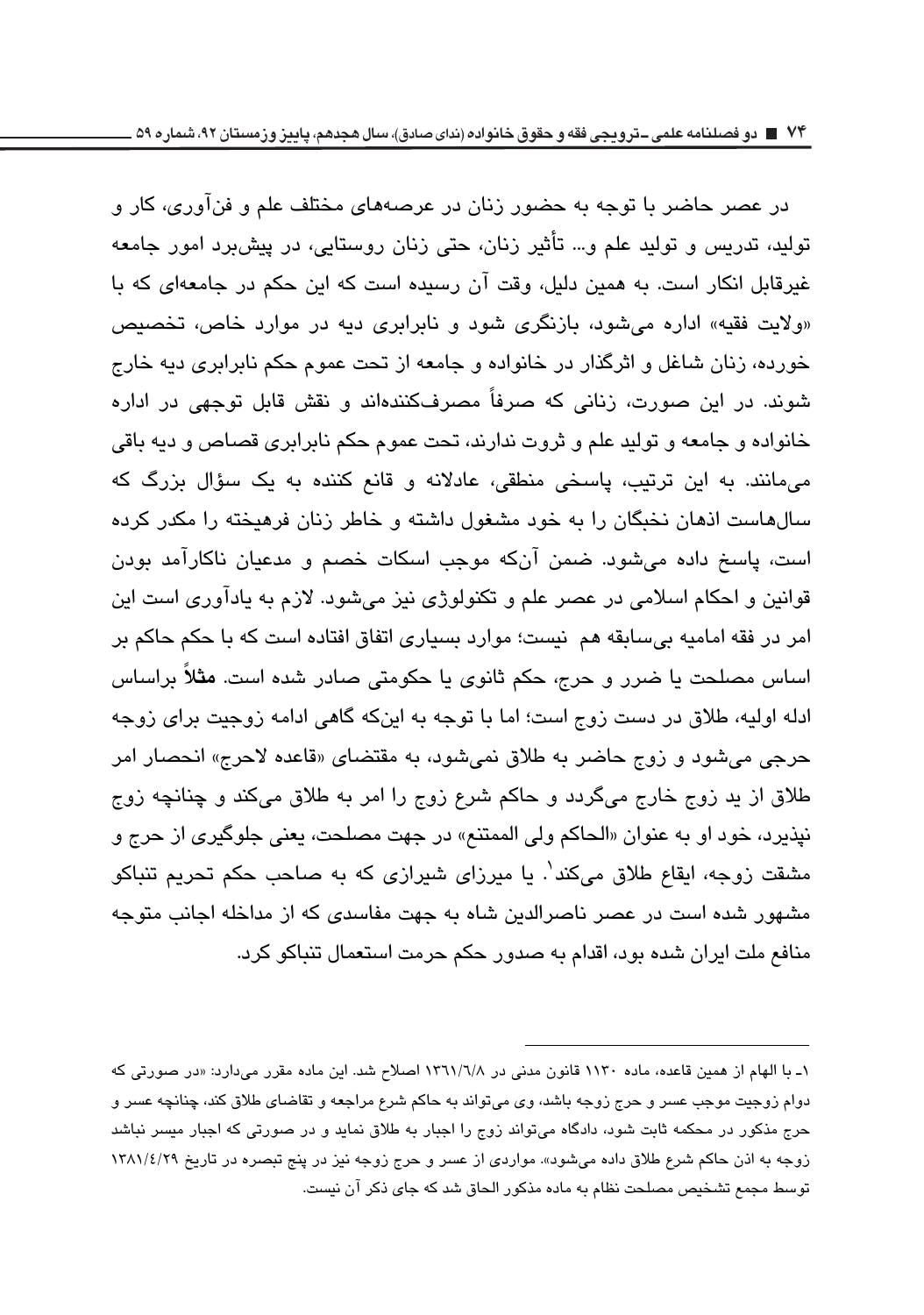رسالت جانشینان امام 7 در تطبیق احکام در موضوعات مستحدث قران و حدیث دربردارنده احکام فردی و اجتماعی است که افراد در زندگی شخص*ی* و اجتماعی به آن نیاز دارند؛ زیرا قرآن *«تیاناً لکلّ شیء» (نحل، ۸۹)* است. پس برای حل مشکلات باید به قران و سنت مراجعه کرد.<br>-

امام صادق 7 میفرماید: *«ه*ر امری که دو تن در ان اختلاف نظر داشته باشند، حتماً در کتاب خداوند بلند رتبه دارای ریشهای است؛ اما اندیشههای مردم عادی بدان دست<br>. نمی یابد*» (کلینی رازی، ۱۳۹۲، ج۱، ص۲۰).*<br>.

این روایت، بیانگر ان است که اموری که با اختلاف نظر مردم در طول تاریخ و در<br>. شرایط مختلف ایجاد میشود، اصول کلی ان در قران امده است.<br>.

واژه «امر» در کلام امام صادق 7 دربردارنده تمام شؤون و کنشهای اجتماعی است؛<br>. واژه «اثنان» بیانگر پیوندها و پیوستگیهای مردم با یکدیگر است و واژه «اصل» خبر از اصول کلی میدهد که سازگار با شرایط مختلف در ادوار مختلف است<sup>'</sup>؛ واژه «عقل» و قیدی که پس از ان امده است، بیانگر این حقیقت است که عقول عوام نمیتواند به ان<br>-اصلها دست یابد؛ بلکه عقول عالمان و دانشمندان است که در پرتو نور امامت و ولایت<br>' به این مهم دست میLبابد، از این رو امام عصر (عج) فرمود: *«و امّا الحوادث الاتیه فارجعوا الی* رواه حديثنا فأنهم حجّت<sub>ى</sub> عليكم و أنا حجّه اللّه» (حر عاملي، ١٣٦٧، ج١٨).<br>.

سخن نورانی امام (عج) پاسخ قانعکنندهای به این پرسش است: از غیبت صغری تاکنون بیش از هزار سال میگذرد و ممکن است کماکان سالیان دیگر هم بگذرد و مصلحت اقتضا نکند که حضرت تشریف بیاورد؛ در این مدت موضوعات تازهای پدید میاید و در سیر تحولات، برخی موضوعات دستخوش دگرگونی میشود. در این صورت وظيفه مسلمانان چيست؟<br>'

در پاسخ این نوع سؤال۱ها امام خمینی(ره) فرموده است: «این سخن که قوانین اسلام منحصر و محدود به زمان و مکانی خاص است، برخلاف ضروریات اعتقادی اسلام<br>.

۱ـ اگر واژه «حکم» به جای اصل استعمال شده بود، چنین معنایی نداشت.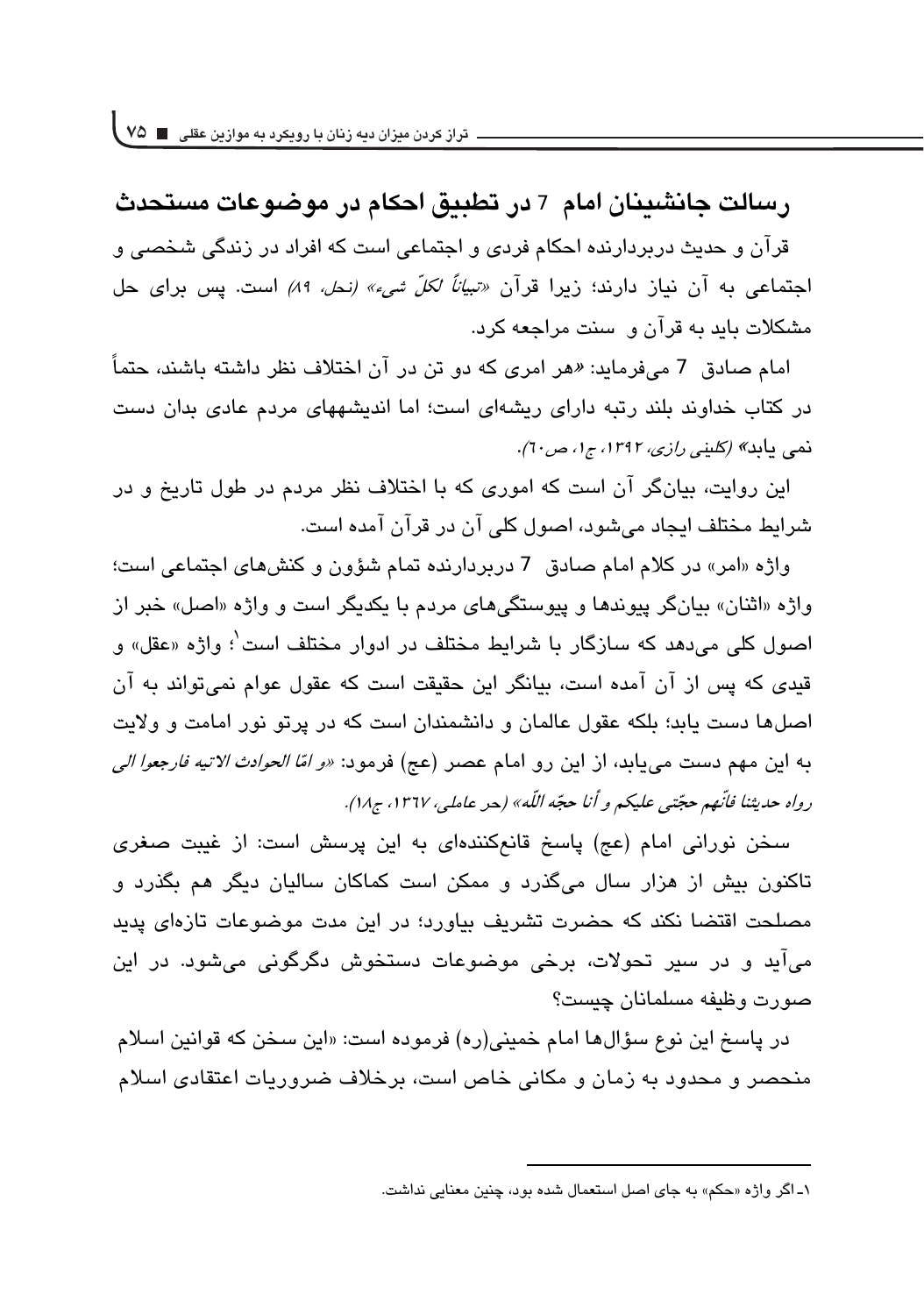است... اعتقاد به چنین مطالبی اظهارش بدتر از اعتقاد و اظهار به منسوخ شدن اسلام است» *(جوادي آملي، ١٣٧٩، ص ١٩)*.

بنابراین باید عقل را مدار و محور قرار داد، تا بتوان پذیرفت که فقه امامیه با وجود فقیهان بزرگی همچون مرحوم نائینی، امام خمینی، شهید صدر و دیگر فقهای عظام، قدرت پاسخگویی به مسائل و موضوعات مستحدث را دارد و با زمان پیش می رود.

شهید صدر میفرماید: «ارتکاز عقلانی با گذشت زمان، سدرهای را می آفریند که متفاوت با سبره زمان شارع میباشد. گاه در مسبر زمان، عوامل و شرایطی نو پدید میآید که در نتیجه، نمای بیرونی و جنبه عملی یک ارتکاز عقلانی را که از آن به سیره، تعبیر میشود، متحول می گرداند؛ به این صورت که تا آن زمان، سبرهای وجود داشته است که پس از آن به سپرهای دیگر مبدل میشود؛ در واقع هر دو سپره از یک آبشخور سرچشمه میگیرد و در ورای آنها یک ارتکاز عقلانی مشخص نهفته است. چه بسا بتران سبره جدید را معتبر شمرد، هر چند که مورد امضای شارع قرار نگرفته باشد؛ از آن جهت که شارع با امضای خود، در حقیقت مهر صحت بر ارتکاز نهفته در ورای آن سبره قبلی زده است و از آنجا که ارتکاز موجب بروز سپره جدید شده است، این سپره را میتوان معتبر شمرد» *(صدر، بیتا، ج۱، &* 

بنابراین، می توان گفت در هر سیره، اصل و روح، آن ارتکازی است که در قالب یک سیره نمود می،یابد و از آن جا که این روح را شارع تأیید فرموده است، در هر قالب که ظهور یابد، معتبر است. در حقیقت، ارتکاز یک اصل کلی است که می تواند مصادیق متعدد داشته ىاشد.

بنابراین عنصر زمان، سیرهای جدید را بعد از دوره شارع پدید می آورد.

### **يافتەھاي يژوهش**

۱ـ یکی از موضوعاتی که امروزه اذهان صاحبان اندیشه را به خود مشغول داشته است، نابرابری دیه مرد و زن است. بر اساس موقعیت کنونی زنان در جوامع و برابری ارزش اقتصادی آنان با حضور در عرصههای مختلف علوم و فنون و سرپرستی خانواده و…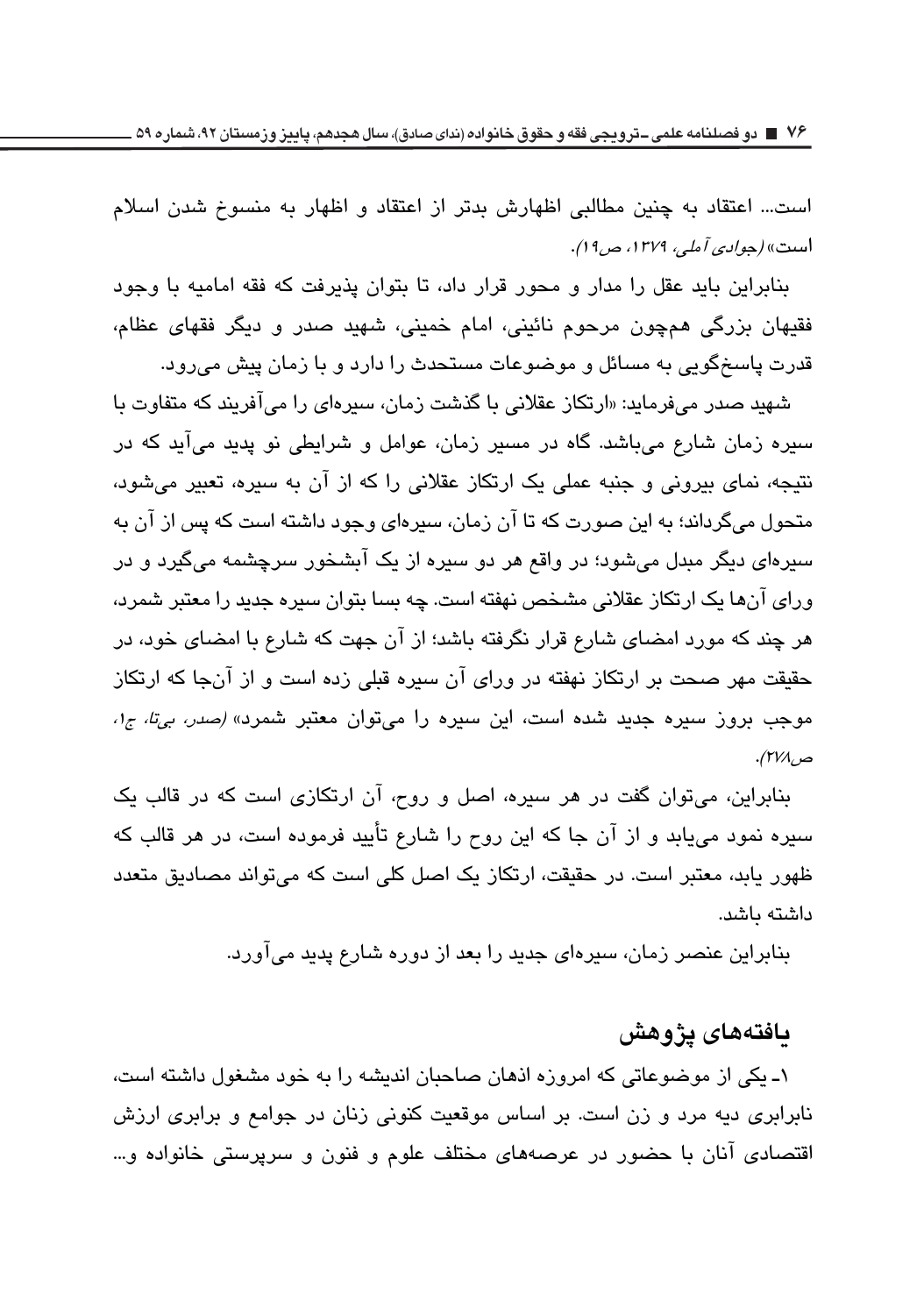ایجاب میکند که قانونگذاران، قوانین وضع شده در ازمنه سابق را بازنگری کنند و با لحاظ کردن مقتضیات زمان بدون تعصبات صنفی، رویهای عادلانه در این باره اتخاذ نمایند.

۲ـ کلیات قصاص نفس، اعضا و جوارح و دیه انها در قران کریم فیالجمله بیان شده است، آبات کریمه موضوع قصاص و دیه مرد و زن را به صورت مطلق بیان کرده است. و صراحتی در نابرابری قصاص و دیه ندارد. مفسران بزرگ و محققان در احکام فقهی بر این حقیقت اذعان دارند و فتاوای خود را در این زمینه به استناد سیره و سنت عصر ییامبر 6 بیان کردهاند. از این رو تطبیق و بررسی جایگاه زن در عصر حاضر با عصر نزول قرآن يعني جامعه عرب هزار و چهار صد سال پيش ضروري مي،نمايد.

۳ـ عنصر مصلحت از زیر مجموعههای کاربرد عقلگرایی در فقه امامیه است. بر پایه نظر امام خمینی(ره) گستره مصلحتهایی که مینای صدور احکام حکومتی قرار میگیرد، تنها حول محور مباحات ني*س*ت؛ بلكه حاكم اسلامي مي تواند در قلمرو قانون به منظور پاسداري از اسلام و نظام اسلامی و بالندگی و عزت جامعه مسلمین، مصلحتی را در نظر بگیرد و اگر لازم دانست به صدور احکام حکومتی دست یازد. در این باره دست رهبر حکومت اسلام*ی* باز است و او باید قاطعانه در پی مصلحتهای جامعه اسلامی باشد و حتی اگر نیاز باشد، میتواند برخی از احکام شرع را به دلیل مراعات مصلحت به طور موقت تعطیل کند.

٤ـ از آنجا كه قرآن كريم به نابرابري قصاص و ديه مرد و زن تصريح نفرموده و به نحو کلی نفس را در برابر نفس قرار داده است، و فقها حکمت نابرابری دیه قتل نفس را، «جبران خسارت ناشی از فقدان سرپرست خانواده، بیان داشتهاند»، اگر علت حکم تنها جبران خسارت باشد، به نظر میرسد باب بحث و فحص و بازنگری در این زمینه باز است.

٥ـ در عصر حاضر با توجه به حضور زنان در عرصههای مختلف علم و فنآوری، کار و تولید، تدریس و تولید علم و… تأثیر زنان، حتی زنان روستایی در پیش برد امور جامعه غیر قابل انکار است. به همین دلیل، وقت آن رسیده که این حکم در جامعهای که با «ولایت فقیه» اداره می شود، بازنگری شود و نابرابری دیه در موارد خاص، تخصیص خورد و زنان شاغل و اثرگذار در خانواده و جامعه از تحت عموم حکم نابرابری دیه خارج شوند.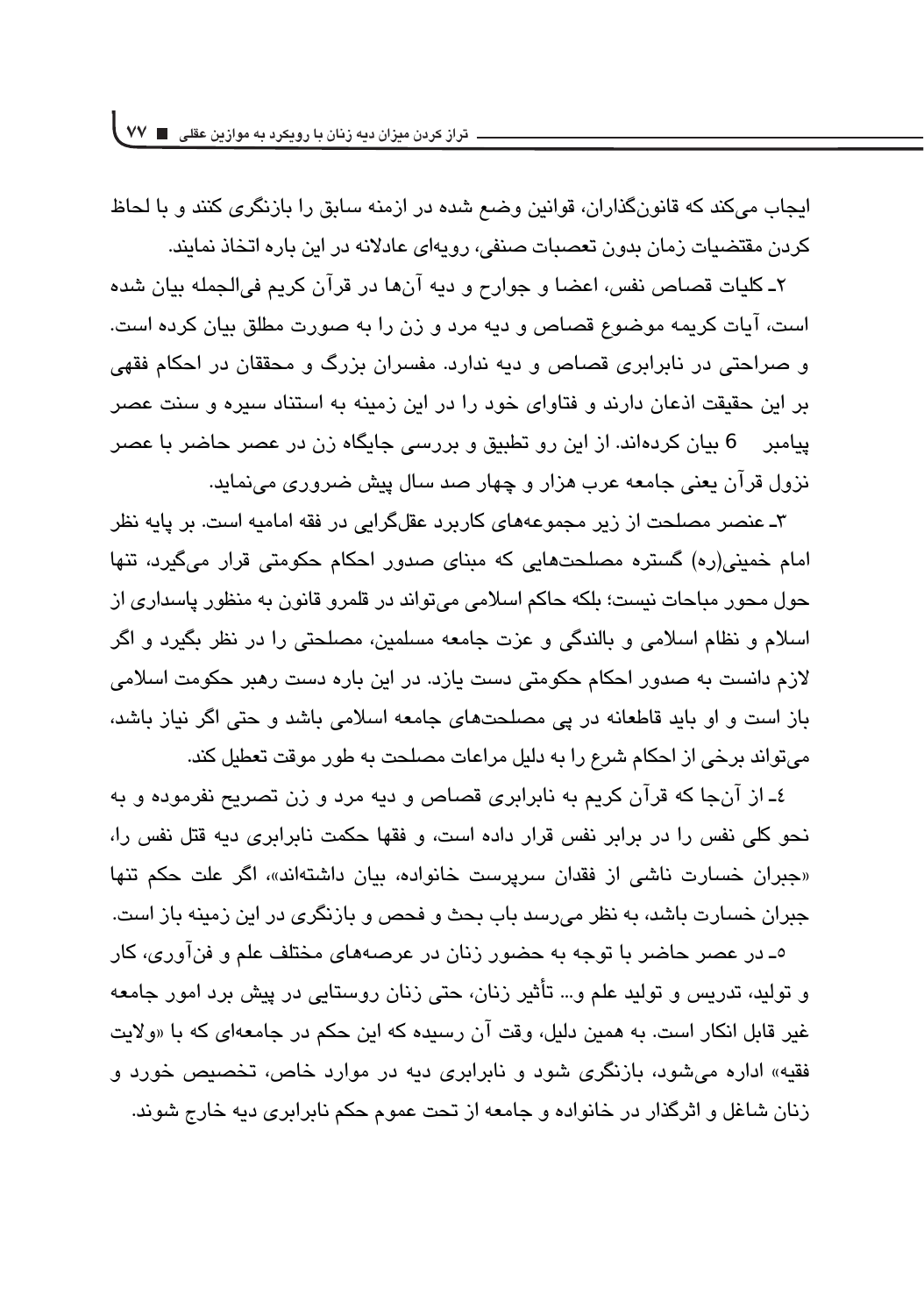## منابع و مآخذ

- قو آن کر ہم $\lambda$
- ﴿ ابنبابويه، محمد بن علي (شيخ صدوق)، *من لايحضره الفقيه*، بيروت، دارالاضواء، ١٤٠٥هـ/ ١٩٨٥م، چاپ ششم
	- ﴿ انصاري، شيخ مرتضى، *كتاب المكاسب*، بي جا، انتشارات دهاقاني، ١٣٧٤
- ح جزيري، عبدالرحمن، *الفقه على المذاهب الاربعه*، بيروت، داراحياء التراث العربي،  $1997 / 2121$ 
	- ﴿ جوادي آملي، عبداللَّه، ولات فقته، قم، مركز نشر اسراء، ١٣٧٩
	- لا حر عاملي، محمدحسن، *وسائل الشنعه*، بيجا، اسلاميه، ١٣٦٧
	- ﴿ رشيد رضا، محمد، *التف<i>سير القرآن (تفسير المنار)،* **لبنان،** دارالفكر، بيتا
	- ﴿ زحيلي، وهبه، *الفقه الاسلامي و ادلته*، بيروت، دارالفكر المعاصر، ١٧١٨/ ١٩٩٧م
	- ﴿ صدر، محمدباقر، *دروس في علم الاصول،* بيجا، مؤسسه النشر اسلامي، بيتا
		-
- ﴿ طبرسی، فضل بن حسن*، مجمع البیان*، بیجا، منشورات مکتبه آیه اللّه مرعش*ی* نجفي، ١٤٠٣هـ
- ﴿ فَاضْلْ مَقْدَاد، جِمَالِالدين، كَ**نْز***العرفان في فَقَّه القرآن***، بي**جا، انتشارات مرتضوي،  $155$
- کلینی رازی، محمد بن یعقوب*، اصول کافی،* بیجا، انتشارات اسلامیه، ۱۳۹۲، چاپ  $\rightarrow$ چهارم
- ≺ گرجی، ابوالقاسم، *مقالات حقوقی،* تهران، انتشارات دانشگاه تهران، ۱۳۷۲، چاپ دو م
- ≺ ــــــــــــــــــــ *تـاريــخ فقه و فقها*، تهران، سازمان مطالعه و تدوين كتب علوم انسـاني دانشگاهها (سمت)، ١٣٨٤، چاپ ششم
	- ه مطهری، مرتض*ی، اسلام و نیازهای زمان*، قم، انتشارات صدرا، ۱۳۸۹
	- ﴿ مظفر، محمدرضا، *اصول الفقه*، بيجا، انتشارات جهان، ١٣٨٦/ ١٩٦٧م، چاپ دو م